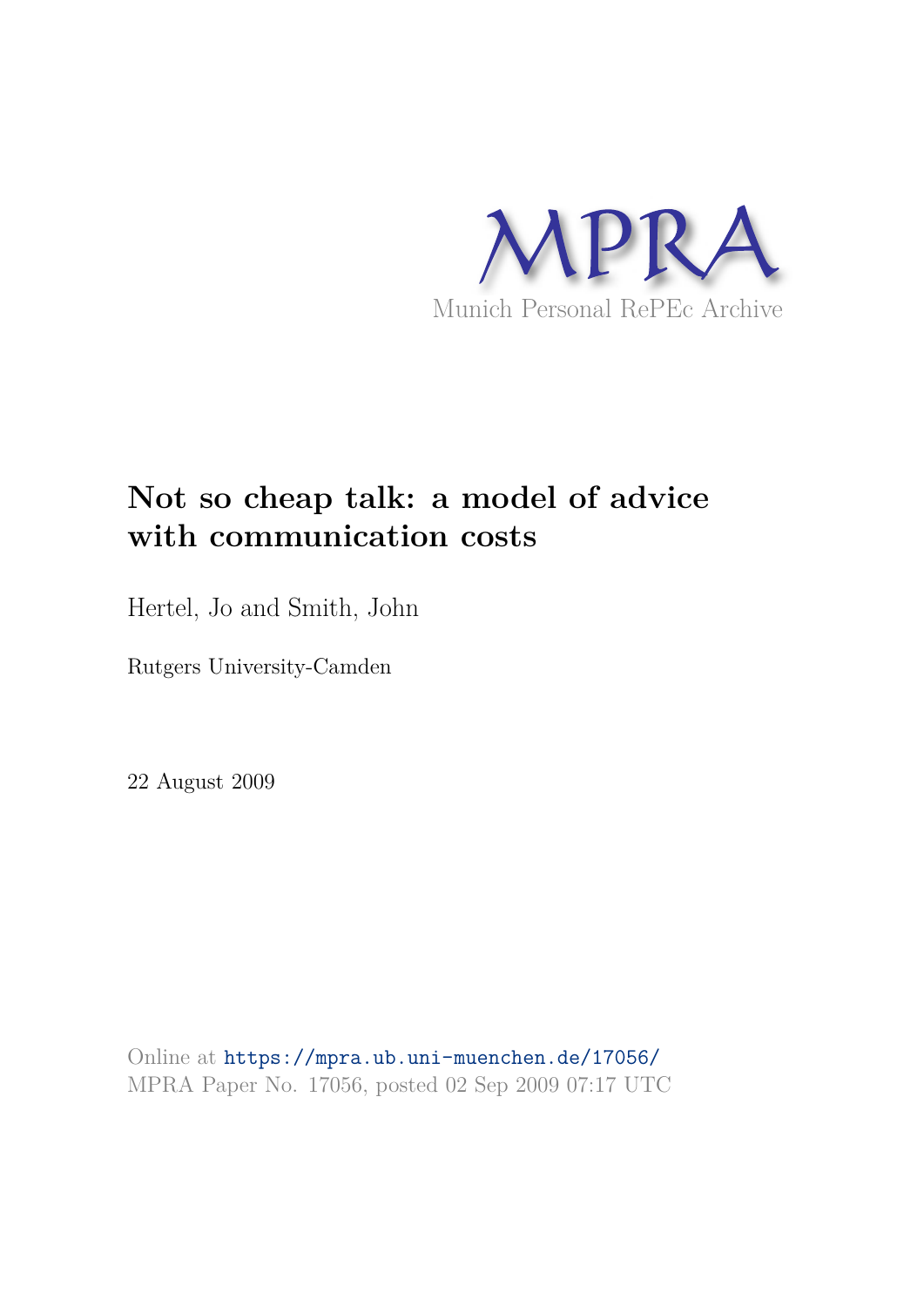## Not So Cheap Talk: A Model of Advice with Communication Costs

Jo Hertel and John Smith<sup>†</sup>

August 21, 2009

#### Abstract

We model a game similar to the interaction between an academic advisor and advisee. Like the classic cheap talk setup, an informed player sends information to an uninformed receiver who is to take an action which affects the payoffs of both sender and receiver. However, unlike the classic cheap talk setup, the preferences regarding the receiver's actions are identical for both sender and receiver. Additionally, the sender incurs a communication cost which is increasing in the complexity of the message sent. We characterize the resulting equilibria. Under an additional out-of-equilibrium condition (Condition L), if preferences for sender and receiver are identical then the only equilibria are the most informative, feasible ones. A similar result appears in Chen, Kartik and Sobel (2008) when their No Incentive to Separate (NITS) condition is applied to the case where communication is costless but preferences diverge. Additionally, we model the competency of the advisee by the probability that the action is selected by mistake. We show that the informativeness of the sender is decreasing in the likelihood of the mistake. When the preferences between players diverge and when there are communication costs, we are not guaranteed uniqueness and we provide an example where an increase in communication costs can improve communication.

> \*\*\*Preliminary and Incomplete\*\*\* \*\*\*Comments Welcome\*\*\*

The authors would like to thank participants at SING5 in Amsterdam, the SABE/IAREP conference in Halifax, the 20th International Festival of Game Theory in Stony Brook and the Workshop on Behavioral Game Theory in Stony Brook for helpful comments. This research was supported by Rutgers University Research Council Grant #202344.

<sup>y</sup>Corresponding Author: Rutgers University-Camden, Department of Economics, Email: smithj@camden.rutgers.edu, Website: http://crab.rutgers.edu/~smithj/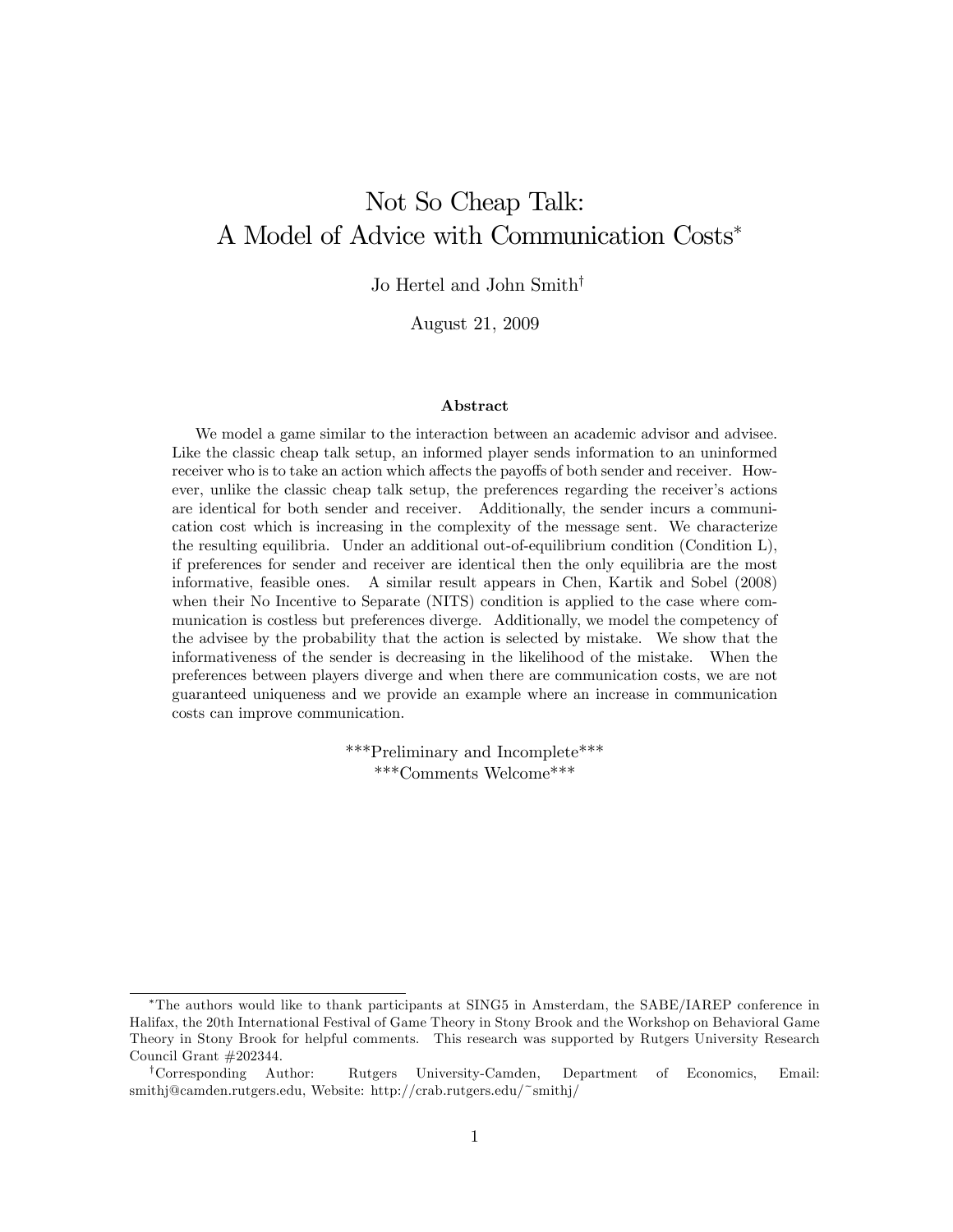### 1 Introduction

Consider the interaction between advisor and advisee in the preparation of a job market paper. The advisor takes a look at the current state of the paper and has a significantly better idea of its shortcomings than does the advisee. Further, the advisor prefers that the advisee correct these shortcomings so that the paper is successful on the job market. The advisor prefers success because either this will reflect well on the advisor or perhaps the advisor might have an intrinsic preference for the success of the advisee. The advisee obviously prefers to correct those shortcomings in order to secure employment, however the nature of the necessary corrections are not known to the advisee. Although there are material incentives for both advisee and advisor to correct the shortcomings, accomplishing this requires the advisor to take time to communicate the nature of these shortcomings. Such communication is costly for the advisor as it would take time out of her busy schedule. Therefore, the advisor decides on the optimal level of detail to communicate to the advisee: more detail increases the quality of the paper but also implies greater communication costs borne by the advisor.

In this paper we analyze the strategic interaction between an informed sender and an uninformed receiver. In our model, the sender learns the state of the world and transmits a message to the receiver. Based on the message, the receiver is to take an action which affects the payoffs of both sender and receiver. We deviate from the classic cheap talk setup in that the sender faces communication costs which are increasing in the complexity of the message.

The sender can send the empty message  $(\emptyset)$  or can compose a nonempty message from a set of message elements  $\{e_1, \ldots e_{\gamma}\}\$ . We assume that the cost of transmitting message  $m_i$  is a function of the number of elements in the message. For instance, the cost of transmitting the empty message is  $c(0)$  and the cost of transmitting message  $(e_3, e_5, e_2)$  is  $c(3)$ . We view this as the simplest way to model complex communication.

Analogous to the cheap talk literature, equilibrium is partitional: a unique action is induced on connected intervals of the state space. We show that the equilibrium is efficient in that no signal is used in equilibrium when there is a cheaper, unused message. We show that under an out-of-equilibrium condition  $(Condition L)$ , if preferences for sender and receiver are identical then only the most informative class of equilibria survives. This result is analogous to No Incentive to Seperate  $(NITS)$  condition when applied to the original cheap talk model. Additionally, we model the competency of the advisee by the probability that the advisee makes a mistake in selecting an action. We show that the informativeness of the sender is decreasing in the probability of a mistake. We interpret this result as suggesting that, in an advising relationship the quality of the advice is increasing in the competency of the advisee. Finally we show that when preferences for sender and receiver are not identical, the Condition L does not guarantee a unique equilibrium and an example where an increase in communication costs improves communication.

### 2 Related Literature

Despite that every economist has negotiated a relationship with their advisor in graduate school and that many continue to perform the complementary role of advisor, this relationship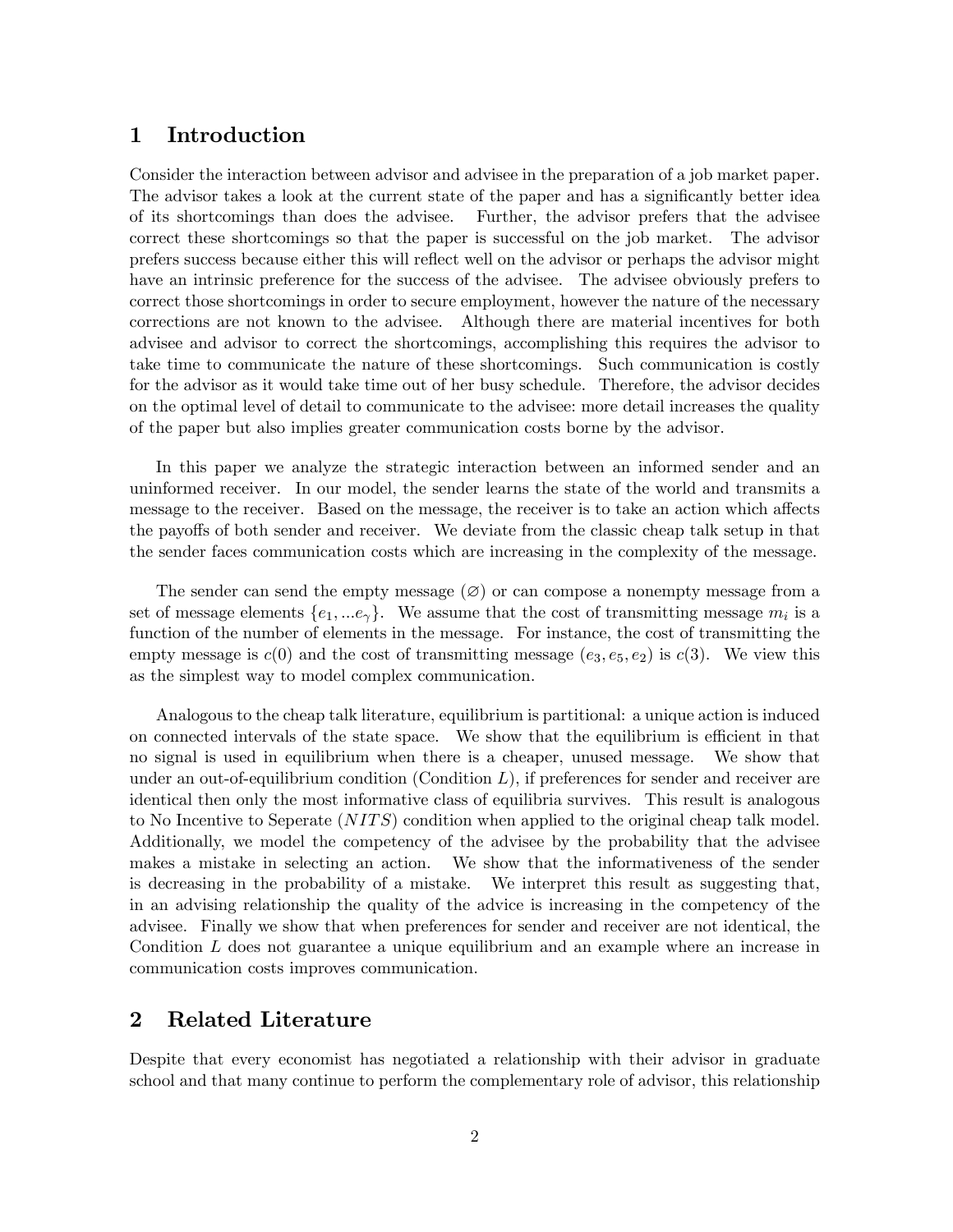has garnered relatively little attention in the literature. There are however three related strands of literature, each of which focuses on different issues than we do here. For instance the cheap talk literature examines settings in which communication is costless and the players have different preferences over the action taken. However, we focus on a communication is costly and we allow for the case of identical preferences. Some of the existing costly communication literature focuses on cases where information is either understood or not. However, in our model there can be shades of understanding. The remaining strand of the costly communication literature can exhibit shades of understanding however below we specify their differences with the present paper. Finally, we discuss the empirical literature on the academic advising relationship.

#### 2.1 Cheap Talk and Related Models

The large strand of cheap talk literature was initiated by Crawford and Sobel (1982), hereafter referred to as CS. In the CS model, an informed sender learns the state of the world and decides to communicate some information to an uninformed receiver where the receiver is to take an action which affects the payoffs of both sender and receiver. However, given any state of the world, the sender and receiver have different preferences over the action of the receiver. The authors show that for mild differences in the preferences of receiver and sender, meaningful, albeit incomplete, communication can occur.<sup>1</sup> CS shows that equilibrium always takes the form that the state space is partitioned and the messages are sent such that a unique action is induced within each element of the partition. Our equilibrium is analogous in that a unique message is sent on an interval. We also Önd that for any nonzero communication costs, the communication is not complete.

A number of papers have extended the original CS model. For instance, Morgan and Stocken (2003) extend the CS model to the case where there is uncertainty regarding the degree of divergence between the preferences of the sender and receiver. Fischer and Stocken (2001) model a situation where the receiver has imperfect information about the state. Blume, Board and Kawamura (2007) modify the CS setup where communication errors (or noise) can occur. In our view, the present paper shares the goal of the above papers: to learn the significance of a particular assumption in the CS model. Here we seek to learn the importance of the assumption that all messages are equally costly (costless) to send irrespective of their complexity.

The original CS model exhibits a large number of possible equilibria. Specifically, CS shows that for a given difference in the preferences of the sender and receiver, if there is an equilibrium where the state space is partitioned into a finite number of partitions (say  $n$ ) then there are equilibria which partition the state space into 1, 2,.. and  $n-1$  elements. Our out-ofequilibrium Condition  $M$  leads to a similar result, in that, for a given set of parameter values there exists a maximum number of messages (again say  $n$ ) which could constitute an equilibria. Additionally under Condition  $M$ , there are equilibria where the number of messages equals 1,  $2,... \text{ and } n-1.$ 

<sup>&</sup>lt;sup>1</sup>Spector (2000) shows that in the CS model, as the difference between the preferences of sender and receiver converge, the equilibrium converges towards full information transmition.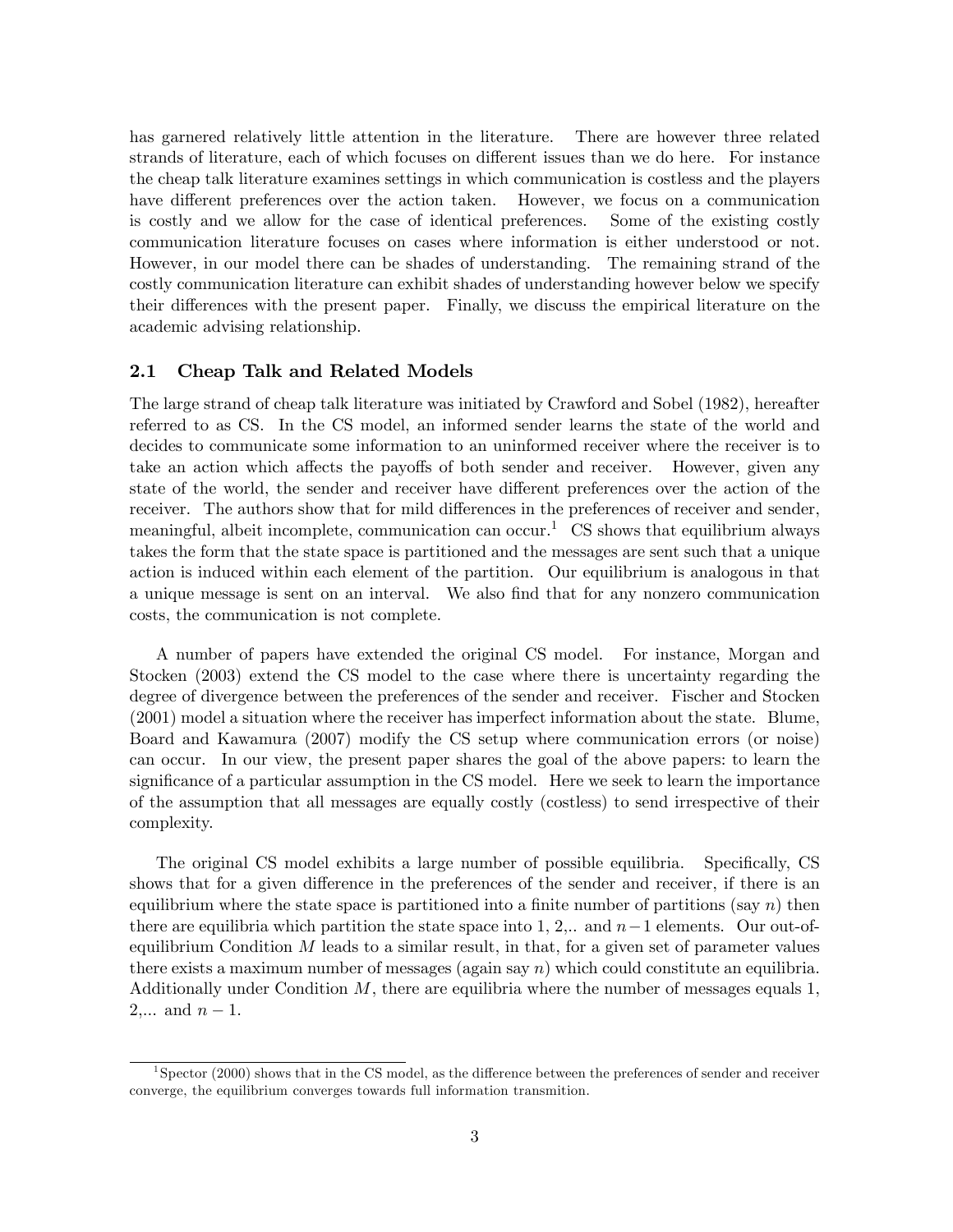As is often the case for multiple equilibria, researchers have sought to reduce the number of cheap talk equilibria through refinements.<sup>2</sup> A recent innovation in this regard is the Condition No Incentive to Seperate (NITS) as discussed in Chen, Kartik and Sobel (2008). This condition restricts attention to equilibria in which it is not the case that the sender type who receives the lowest possible state ( $s = 0$  with a state space of [0,1]) does not prefer to perfectly reveal the state. In their Proposition 3, the authors show that if the monotonicity condition holds in the CS model (as it does in the commonly used "uniform-quadratic" case) then  $NITS$  selects a unique equilibrium which is the most informative, i.e. contains the largest possible number of partitions. In our paper, the equilibria under Condition L is similar to NITS in that if an out of equilibrium message is observed then the receiver believes that the state  $s = 0$ . And similar to NITS, Condition L in the case of identical preferences between players, rules out each equilibria except the most informative class of equilibria. Howerver, we also provide an example that when preferences are not identical, Condition L does not guarantee uniqueness. Note that the formal statement of  $NITS$  relates to the payoffs of the receiver however implicit in its statement is that, after observing an out-of-equilibrium message, the receiver believes with certainty that  $s = 0$ . We focus on the beliefs associated with the out-of-equilibrium message, therefore the statement of Condition  $L$  specifies beliefs.

Also note that we are not the first to model communication between a sender and receiver who have identical preferences. Morris (2001) presents such a model in which, due to reputation effects, the sender might not truthfully reveal the state of the world.

#### 2.2 Costly Communication

Dewatripont and Tirole (2005) present a communication model where the sender incurs costs of effectively communicating the information and the receiver incurs costs in better absorbing the information. In Dewatripont and Tirole, information is either understood or not. By contrast the states in our model are better characterized by the degree to which they are learned. In Austin-Smith (1994), information acquisition comes at a cost to the sender. Although the receiver cannot verify that the sender is uninformed, the receiver can verify that sender is informed. Austin-Smith shows that the ex-ante uncertainty about the receiver being informed enlarges the set of parameters in which there is an informative equilibrium in the CS model. However, by contrast to our model the sender is completely informed or completely uninformed. In both of the above papers, the sender and receiver have different preferences over the action of the receiver. By contrast, in our paper we consider the case where they are identical.

To our knowledge, there are only two examples of costly communication papers in which there are shades of understanding. In Calvo-Armengol et. al. (2009) the sender transmits a necessarily noisy signal but can affect the precision of the communication by a incurring larger communication cost. In our view this assumption is less appropriate when modeling complex communication as the signal actually sent is not necessarily less complex than the sender's most preferred signal. In Cremer et. al. (2007) a fixed number of partition elements are optimally arranged in order to minimize communication problems between an informed sender and an uninformed receiver who have identical preferences over the action of the receiver.

 $^{2}$ For instance, see Banks and Sobel (1987), Cho and Kreps (1986), Farrell (1993), Kohlberg and Mertens (1987), Matthews, Okuno-Fujiwara and Postlewaite (1991).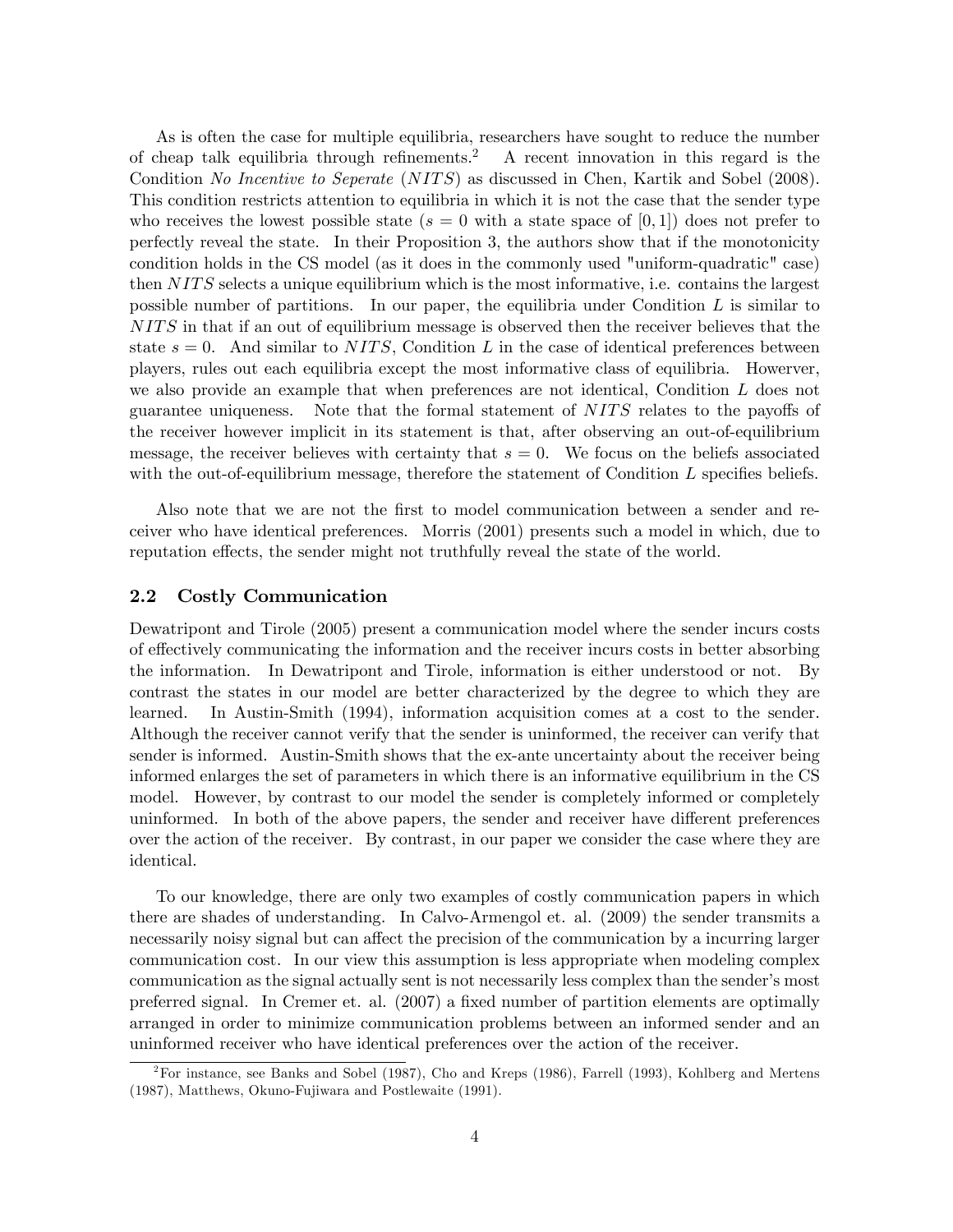#### 2.3 Empirical Literature

Relevant aspects of our model appear in the academic advising literature. For instance, Knox et. al.  $(2006)$  discuss the costs and benefits of being an academic advisor.<sup>3</sup> The benefits of advising include the personal satisfaction involved in guiding a student. Hence, we find support for our assumption that advisor and advisee have identical preferences over the action of the advisee. The costs of advising are primarily composed of the time and energy required by the relationship. Therefore, we regard these as supporting our specification of the payoffs of the advisor.

Schlosser and Kahn (2007) find that adviser and advisee often share the same impression of quality of relationship and of the advisee's competency. We interpret this as confirming the appropriateness of our information assumptions. Additionally, Green and Bauer (1995) find that more capable students receive more supervisory attention than less capable students. Corcoran and Clark (1984) find that more successful researchers received better sponsorship from graduate school advisors than less successful researchers.<sup>4</sup> These findings are in line with Proposition 2, which shows that the informativeness of the sender is decreasing in the probability that the receiver makes a mistake in selecting an action.

### 3 Model

A sender S and receiver R play a communication game in a single period. Payoffs for both players depend on the receiver's action  $a$ , as well as the state of the world s. A state is an element of the closed interval [0, 1]. The receiver's action space  $\mathcal{A} = [0, 1]$  is equal to the state space. The receiver's utility from action  $a$  when the state is  $s$  is:

$$
u^R(a,s) = -(a-s)^2.
$$

The receiver has ex-ante beliefs that the state is uniformly distributed on  $[0, 1]$ . The sender, observes the state and can communicate some information about the state to  $S$ , by sending a message m where  $m \in \mathcal{M} = \varnothing \cup \{e_1, \ldots e_{\gamma}\}^{\infty}$  where  $\gamma \geq 1$ . We interpret message m as more *complex*, and therefore more costly send, than  $m'$  if m has more elements than  $m'$ . Specifically, communication costs  $(c : \mathbb{N} \Rightarrow \mathbb{R})$  are such that  $c(i)$  is never less than zero and is an increasing function of the elements in message. We also assume that the empty message is costless,  $c(\emptyset) = 0$ . Further if message  $m^i$  contains i elements and message  $m^{i+1}$  contains  $i+1$  elements then we require that  $c(i+1) - c(i) \ge \phi > 0$ . The sender's utility is:

$$
u^{S}(a, m^{i}, s) = -(a - s - b)^{2} - c(i)
$$

where  $b \geq 0$ .

The sender's strategy is  $\mu : S \to M$  and the receiver's strategy is  $\alpha : M \to A$ . We seek an equilibrium where  $S$  chooses the optimal action, given beliefs  $R$  chooses the optimal action

 $3$ See Schlosser et. al. (2003) and Schlosser and Gelso (2001) for more on the measurement of the advisee's preferences.

<sup>&</sup>lt;sup>4</sup>Also see Hollingsworth and Fassinger (2002).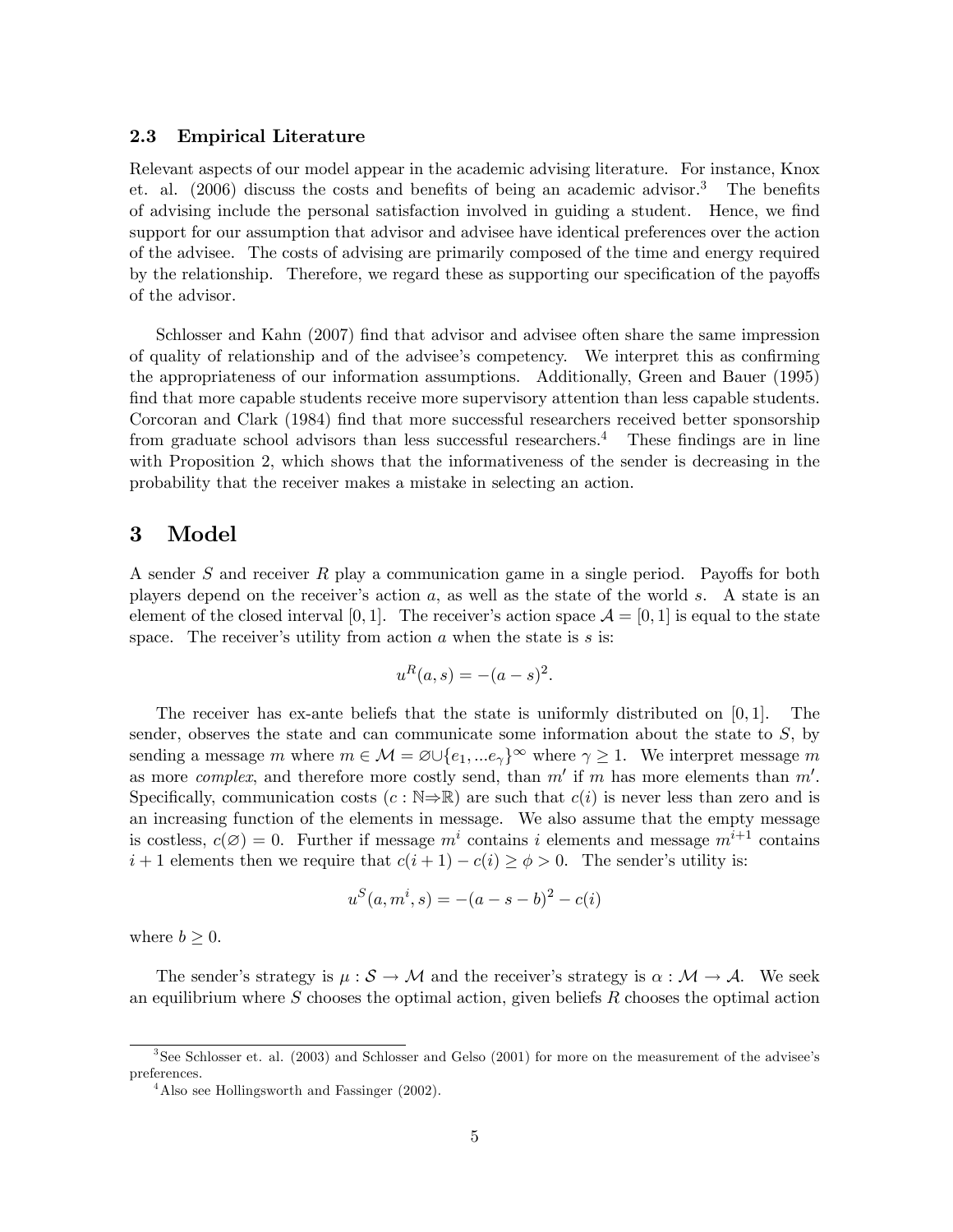and  $R$ 's beliefs are derived from Bayes' Rule wherever possible. We denote  $R$ 's beliefs as  $\beta(s|m)$ . Specifically, our equilibrium requires that

$$
\mu \text{ such that for each } s \in [0, 1], \, m \text{ solves } \max_{m} u^S(a, m, s) \tag{1}
$$

$$
\alpha
$$
 such that for each  $m \in M$ ,  $a(m)$  solves  $\max_{a} \int u^{R}(a, s)\beta(s|m)ds$  (2)

and that  $R$ 's beliefs are derived from  $S$ 's strategy.

As stated earlier, R uses Bayes' Rule whenever possible, however we have yet to specify the out-of-equilibrium beliefs. We will use one of the following two specifications of out-ofequilibrium beliefs. The first, Condition  $L$ , specifies that if an out-of-equilibrium message is observed then R believes that the state is certain to be  $s = 0$ .

**Condition** L: Given  $(\mu, \alpha; c)$ , if there does not exist an  $\hat{s}$  such that  $\mu(\hat{s}) = \hat{m}$  and R observes  $\hat{m}$  then R believes that S is certain to be  $s = 0$ .

Although Condition  $L$  specifies precise beliefs after observing an out-of-equilibrium message, in the case that  $b = 0$ , another way to view the condition is that the receiver believes that that state is a particular one among the states with the lowest equilibrium payoffs. In other words, when  $b = 0$  there are several states which obtain the lowest equilibrium payoffs and  $s = 0$  happens to be a particularly focal one. For a given equilibrium with n messages there will be  $n+1$  states<sup>5</sup> which will satisfy  $\arg \max_s(a(m') - s')^2 + c(m')$ , so as a matter of convention,  $R$  has beliefs that the state is the smallest of these. It is worth pointing out that under Condition L, only a sender with  $s = 0$  would send an out-of-equilibrium message if such a sender would prefer to perfectly reveal his state via a costly message.

Condition L is similar to  $NITS$  in the sense that the former specifies beliefs in the event of an out-of-equilibrium message which are implicit in the statement of the former. Additionally, for the case that  $b > 0$ ,  $s = 0$  is typically not the state with the lowest equilibrium payoffs. So in this sense, we view the reasonableness of Condition L in the case of  $b = 0$  to be at least that of  $NITS$  in the case that  $b > 0$ .

The second condition which we consider, Condition  $M$ , specifies that if an out-of-equilibrium message is observed then  $R$  believes that the state is, among those which induce their optimal action, the one with the largest communication cost.

**Condition** M: Given  $(\mu, \alpha; c)$ , if there does not exist an  $\hat{s}$  such that  $\mu(\hat{s}) = \hat{m}$  and R observes  $\hat{m}$  then R believes with certainty that the state s' with the largest  $c(m')$  among those states where  $a(m') = s'$ .

Condition  $M$  supports "more" equilibria and Condition  $L$  supports "less." This is because under Condition M an out-of-equilibrium message does not induce an  $a$  which is not used in equilibrium and it is therefore relatively difficult to find a deviation from an equilibrium. However, under Condition  $L$  an out-of-equilibrium message does induce an  $a$  which is not used in equilibrium and so it is relatively easy to find a deviation.

<sup>&</sup>lt;sup>5</sup>See Lemma 7 in the appendix.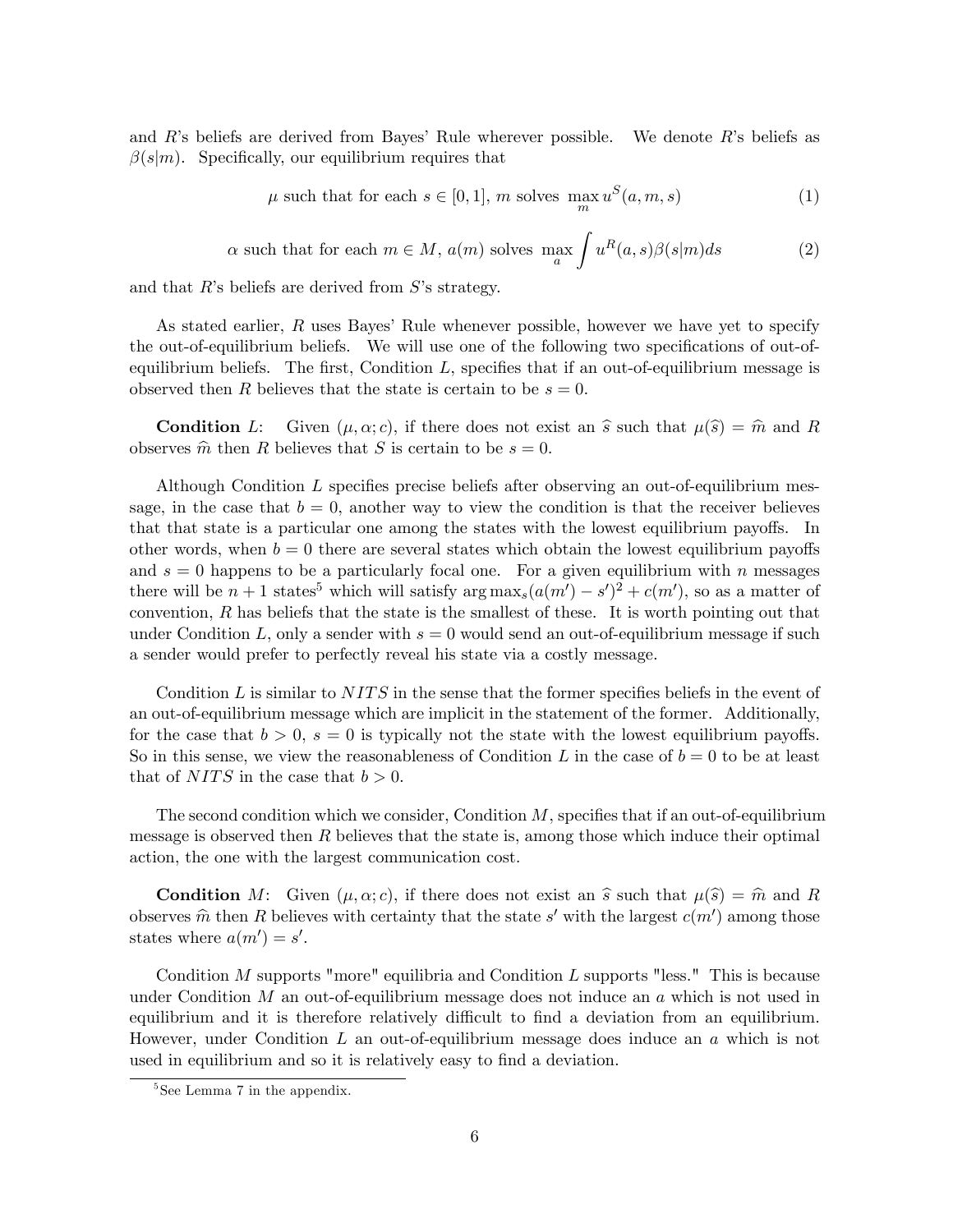Before we proceed to the results, we briefly discuss some of our modeling choices. First, we designed the model in order to avoid the issue of misrepresentation therefore we can accommodate the case where the message space and state space as distinct  $(M \neq S)$ . There exists evidence that in experimental settings, meaningful communication can occur even when there is no a priori meaningful language.<sup>6</sup> Second, the state space is designed to be more rich than the message space.<sup>7</sup> Our state space is uncountably infinite and our message space is countably infinite. In fact, when communication is costly the only equilibria which exist involve a finite number of messages. We believe that this captures an important aspect of reality: it is impossible to completely communicate the complexity of the real world, one may only increase the precision of communication by expending more costly effort.

Modeling communication as we do here has several benefits. First, since we explicitly model the *communication* we feel that yields a certain realism. In our view, modeling complexity is best done with a minimal abstraction of the nature of the complexity otherwise it is tempting to remain in a world where messages are equally costly. Second, we do not have to assume unsophistication on the part of the receiver. For instance, it is possible to imagine communication where the sender incurs a cost which is increasing in the length of the possible interval. However if the sender and receiver are sophisticated, precise communication be be accomplished in a manner in which we view as unsatisfactory. Suppose that the sender wished to communicate the state,  $s = 0.315789215$ . The sender could send the message leading to the possible interval  $[0.317789, 1]$  and the receiver would know that the state is certain to be 0:315789215. To avoid these types of problems, we would either have to model the receiver as unsophisticated or to restrict communication in the way in which we do here. Third, be argue that it should be viewed as more costly to send a message indicating that the state is in the interval,  $[0.2, 0.4]$  than in the interval  $[0.215789215, 0.415789215]$ . Finally, our model make the novel prediction that there is communication through silence for some states of the world.

One potential set of message elements are the set of single digit integers:  $\{0, 1, 2, 3, 4, 5, 6, \}$  $7, 8, 9$ . Therefore, the sender has the means to truthfully disclose the exact state. However, we will see that, not only will this will not happen in equilibrium, but there are many states for which the sender transmits the empty message.

Although our equilibria share some of the familiar characteristics of the cheap talk literature, the additional results which emerge require the flexibility provided by the notation which we now define. Like the CS equilibria, messages are sent on disjoint intervals. Therefore, we may characterize an equilibrium by a set of cutoff states where we denote the number of messages used in equilibrium as  $n + 1$  by listing the order of the messages messages  $m_0$ , ...  $m_n$ . The messages induce a set of cutoff states which we denote:

$$
0 = s_0 \le s_1 \le s_2 \le \dots \le s_i \le \dots \le s_n \le 1 = s_{n+1}.\tag{3}
$$

We denote the complexity of the message by a superscript. Therefore message  $m<sup>i</sup>$  has complexity i and a cost of  $c(i)$ .

 ${}^{6}$ See Blume et. al. (1998) and Blume et. al. (2001).

 $7$ This assumption also appears in Lipman (2006).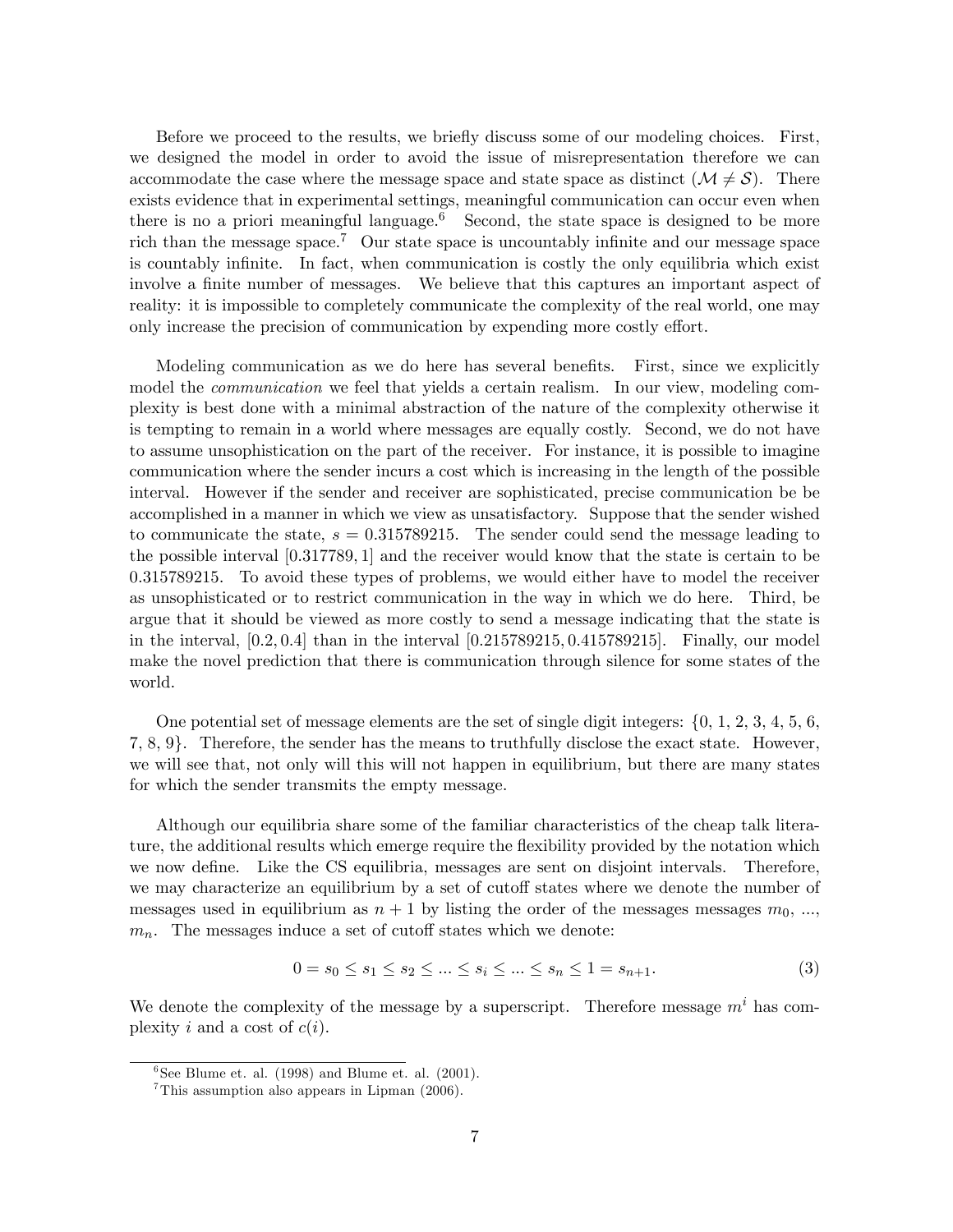Equilibrium is such that S's messages are sent as intervals on the state space.<sup>8</sup>

$$
\mu(s) = m_i \text{ for } s \in [s_i, s_{i+1})
$$
\n
$$
(4)
$$

and R best responds in a straightforward manner:

$$
\alpha(m_i) = \overline{a}(s_i, s_{i+1}) = \arg\max_{a} \int_{s_i}^{s_{i+1}} u^R(a, s)\beta(s|m)ds
$$

where  $\overline{a}(s,\overline{s})$  is the best response of R if the state is known to be between s and  $\overline{s}$ .

The arbitrage equation, also standard in the cheap talk literature, characterizes the equilibrium set of cutoff states:

$$
u^S(\overline{a}(s_i, s_{i+1}), m_i, s) = u^S(\overline{a}(s_{i+1}, s_{i+2}), m_{i+1}, s) \text{ for } i \in \{0, ..., n-1\}
$$
 (A)

We define  $\lambda_i$  to be the mass of states such that  $\mu(s) = m_i$ . Since the messages are sent on an interval of the state space and the states are distributed uniformly,  $\lambda_i = s_{i+1} - s_i$  when  $\mu(s) = m_i \text{ for } s \in [s_i, s_{i+1}] \text{ and } \mu(s) \neq m_i \text{ for } s \notin [s_i, s_{i+1}].$ 

### 4 Perfect Alignment of Preferences  $(b = 0)$

▬

Here we focus on the case where the preferences of sender and receiver are perfectly aligned; in other words,  $(b = 0)$ . In the sequel we analyze the case where there is imperfect alignment of preferences  $(b > 0)$ . Our ultimate goal is to show that only the most informative equilibrium survives under Condition  $L$ . We provide the following lemmas to facilitate understanding of the proposition.

**Lemma 1** Consider  $m^i$  such that  $c(i) = \hat{c}$ . Under Condition L, if  $b = 0$  and  $m^i$  is used in equilibrium then every  $m^j$  where  $c(j) \leq \hat{c}$  is also used in equilibrium.

**Proof:** Suppose that there is a equilibrium  $(\mu, \alpha; c)$  such that  $\mu(s) = m^i$ ,  $c(i) = \hat{c}$  but no such s' such that  $\mu(s') = m^j$  and  $c(j) \leq \hat{c}$ . When the signal  $m^j$  is observed, R believes that the state is certain to be state 0. A profitable deviation for  $s = 0$  is then to send  $m^{j}$  as the communication costs are not greater than that for  $(\mu, \alpha; c)$  and the action induced is optimal. Therefore,  $(\mu, \alpha; c)$  cannot constitute an equilibrium.

The above lemma suggests that each of our equilibria will have no holes: if message  $m$  is used in equilibrium then so is every  $m'$  which is less than or as costly to send. An implication of Lemma 1 is that there exists states where the sender will be silent by sending the costless, empty message. Another implication of the lemma is that, we can denote an equilibrium by

<sup>8</sup> See the appendix for proof of the results that only one message gets sent for any particular state and the proof of the result that the equilibrium strategy for  $S$  entails sending a message  $m'$  for states which are conntected intervals.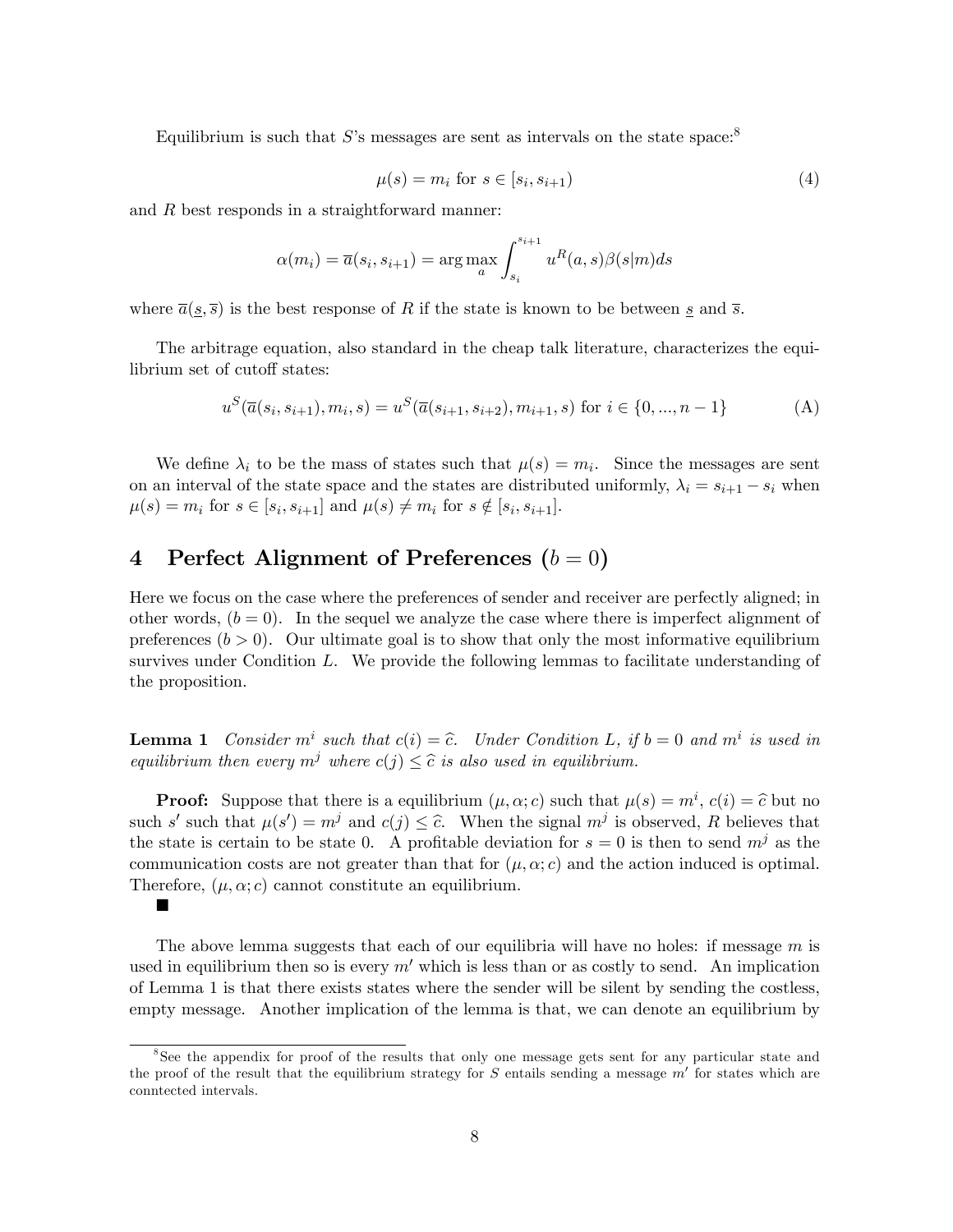the most complex message used. Therefore, if the most complex equilibrium messages have k elements then the number of costly equilibrium messages  $(n)$  is:

$$
n=\sum_{j=1}^k \gamma^j
$$

If the most costly messages used in equilibrium is  $k$  then we say that we have a  $k$ -equilibrium.

**Definition 1** A k-equilibrium is one in which all messages which cost less than or equal to  $c(k)$  are used.

We will use  $\lambda$  to rewrite expression (A). Consider an k-equilibrium. Message  $m_i$  is associated with a mass of  $\lambda_i = s_{i+1} - s_i$  for  $i \in \{0, ..., n\}$ . Additionally, we require that

$$
\lambda_i \ge 0 \text{ for every } i \in \{0, ..., n\}
$$

and

$$
\lambda_0 + \lambda_1 + \lambda_2 + \ldots + \lambda_n = 1 \tag{5}
$$

**Lemma 2** If  $b = 0$ , the necessary conditions for an n-equilibrium are:

$$
(\lambda^{j})^{2} - (\lambda^{i})^{2} = 4[c(i) - c(j)]
$$

where  $n \geq i > j \geq 0$ .

**Proof:** As there are  $n + 1$  messages used in equilibrium  $(m_0, m_1, ..., m_n)$ , it must be that there are n equations in expression  $(A)$ . A typical such expression would be the cutoff state between message  $m_h^i$  and  $m_{h+1}^j$  where  $\mu(s') = m_h^i$  for  $s' \in [s_h, s_{h+1}), \mu(s'') = m_{h+1}^j$  for  $s'' \in [s_{h+1}, s_{h+2}).$ 

$$
-\left(\frac{s_h+s_{h+1}}{2}-s_{h+1}\right)^2 - c(i) = -\left(\frac{s_{h+1}+s_{h+2}}{2}-s_{h+1}\right)^2 - c(j).
$$

Without loss of generality, we can write

$$
-\left(\frac{s_h - s_{h+1}}{2}\right)^2 - c(i) = -\left(\frac{s_{h+2} - s_{h+1}}{2}\right)^2 - c(j) -\left(\frac{-\lambda^i}{2}\right)^2 = -\left(\frac{\lambda^j}{2}\right)^2 + c(i) - c(j) - (\lambda^j)^2 - (\lambda^i)^2 = 4[c(i) - c(j)]
$$

The lemma above establishes the relationship between the mass of states for any two signals for the case of  $b = 0$ . Only the interval size, not its placement in the state space is related to its communication cost. In other words, the order of the messages does not matter.

We now show that we are guaranteed a maximal k-equilibrium. If a k-equilibrium is to exist then it must be that expression  $(A)$  is satisfied for each of the n cutoff states. Given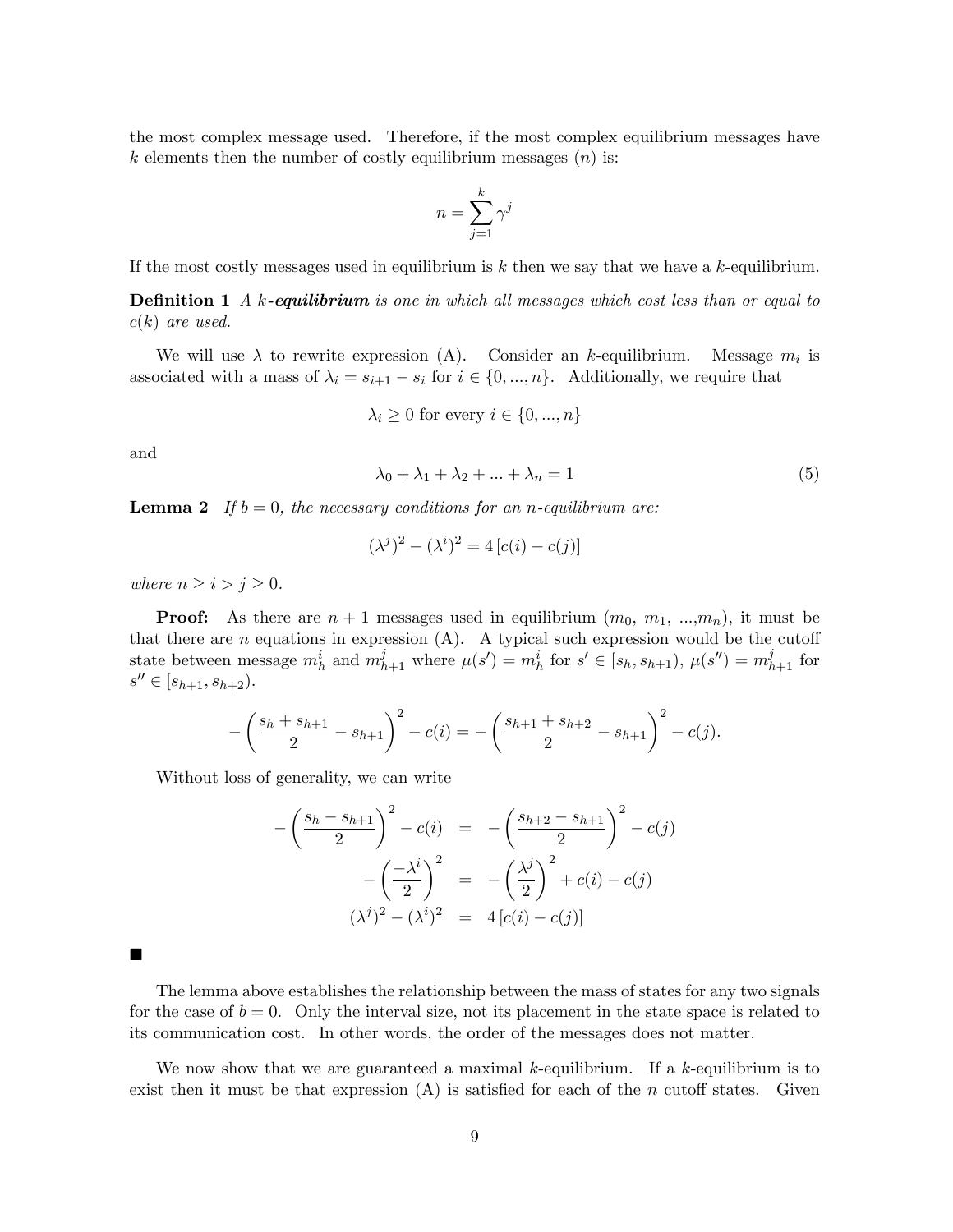costs  $c(0), c(1), \ldots, c(k-1), c(k)$  we can determine whether it is possible, to satisfy expressions  $(A)$  and  $(5)$ . If so, we say that the k-equilibrium is *feasible*.

Lemma 3 There is always a maximal, feasible k-equilibrium.

**Proof:** To check whether a k-equilibrium is feasible we rewrite expressions  $(A)$  and  $(5)$ . In this candidate  $k$ -equilibrium there will be

$$
n=\sum_{\alpha=1}^k\gamma^\alpha
$$

costly messages. There are  $\gamma^k$  most costly messages which cost  $c(k)$ . There are  $\gamma^{k-1}$  messages which cost  $c(k-1)$ . There are  $\gamma$  messages which cost  $c(1)$ . And there is one message which is costless. The  $\gamma^k$  most costly messages, representing intervals  $\lambda_{n-\gamma^{k+1}}$  through  $\lambda_n$ , which we denote as  $\lambda_n$ . By Lemma 2,  $\gamma^{k-1}$  messages which cost  $c(k-1)$ , representing intervals  $\lambda_{n-\gamma^k-\gamma^{k-1}+1}$  through  $\lambda_{n-\gamma^k}$  are sent on an interval of  $\sqrt{4c(1)+(\lambda_n)^2}$ . The  $\gamma^{k-2}$  messages which cost  $c(k-2)$ , representing intervals  $\lambda_{n-\gamma^k-\gamma^{k-1}-\gamma^{k-2}+1}$  through  $\lambda_{n-\gamma^k-\gamma^{k-1}}$  are sent on an interval of  $\sqrt{4c(2) + (\lambda_n)^2}$ . The  $\gamma^2$  messages which costs  $c(2)$ , representing intervals  $\lambda_{\gamma+1}$ through  $\lambda_{\gamma+\gamma^2}$ , are sent on a interval of  $\sqrt{4c(k-2)+(\lambda_n)^2}$ . The  $\gamma$  messages which cost  $c(1)$ , representing intervals  $\lambda_1$  through  $\lambda_\gamma$ ,  $\sqrt{4c(k-1)+(\lambda_n)^2}$ . Finally for the costless message, we write  $\lambda_0 = \sqrt{4c(k) + (\lambda_n)^2}$ . Therefore, we may write expression (5) as

$$
\sqrt{4c(k) + (\lambda_n)^2} + \gamma \sqrt{4[c(k) - c(1)] + (\lambda_n)^2} + \gamma^2 \sqrt{4[c(k) - c(2)] + (\lambda_n)^2} +
$$
  
 
$$
\dots + \gamma^{k-2} \sqrt{4[c(k) - c(k-2)] + (\lambda_n)^2} + \gamma^{k-1} \sqrt{4[c(k) - c(k-1)] + (\lambda_n)^2} + \gamma^k \lambda_n = 1.
$$
 (6)

Recall that we required that  $c(k + 1) - c(k) \ge \phi > 0$ . Therefore, we can write the lower bound of form each term in the left hand side of expression (6):

$$
\sqrt{4k\phi} + \gamma \sqrt{4(k-1)\phi} + \gamma^2 \sqrt{4(k-2)\phi} + \dots + \gamma^{k-2} \sqrt{4(2)\phi} + \gamma^{k-1} \sqrt{4\phi} > 1.
$$
 (7)

For every  $\gamma$  and  $\phi$ , there is a k large enough so that expression (7) is satisfied. Therefore, we are guaranteed a maximal k-equilibrium.

 $\blacksquare$ 

If given c, a k-equilibrium is feasible in a way that  $\lambda^n = 0$ , we say that k is exactly feasible. If given c, a k-equilibrium is feasible in a way that  $\lambda^n > 0$ , we say that k is *strictly feasible*. Obviously if, given c, expression  $(6)$  cannot be satisfied then we will describe a k-equilibrium as not feasible.

Now we are ready for the main result of the section, that the only equilibria under Condition L are the ones in which the most information is transmitted.

**Proposition 1** If  $b = 0$  then under Condition L an equilibrium always exists and it is exclusively the most informative, feasible equilibrium.

Propositioon 1 shows that under Condition  $L$  there is only one class of equilibria, only the most complex, feasible equilibria does not have a profitable deviation. Although monotonicity of the equilibrium as found in CS does not hold in our setting, the equilibrium is unique in the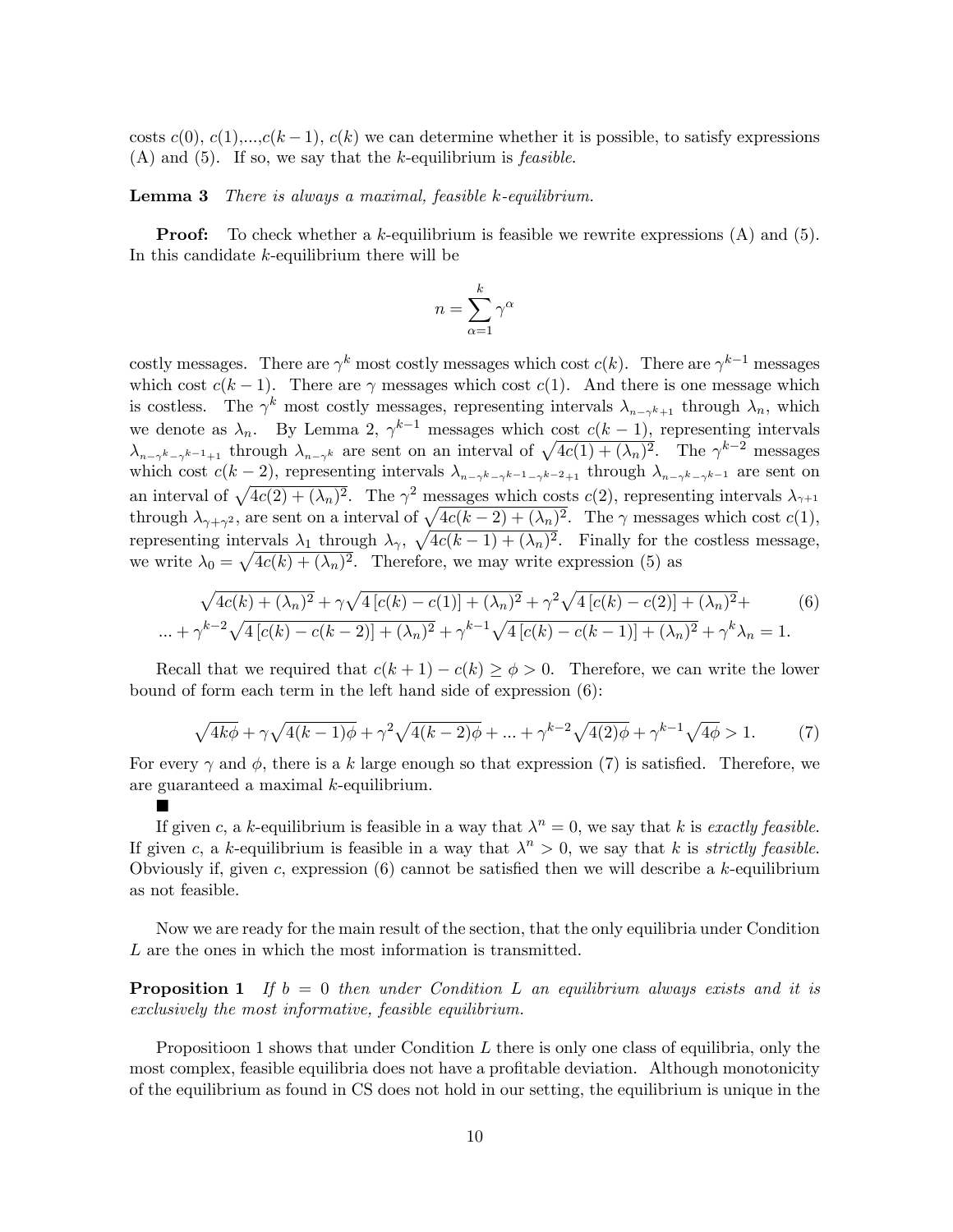sense that in each equilibrium, signals of a given complexity are sent on identical mass. This Proposition is reminiscent of Proposition 3 in Chen, Kartik and Sobel (2008), as they show that in the CS model where monotonicity holds, NITS admits only the most informative equilibrium. In the notation of our model, Chen, Kartik and Sobel show that for  $b > 0$  and  $c = 0$  in the uniform-quadratic case, NITS uniquely selects the most informative equilibrium. Proposition 1 becomes more surprising when we consider that a subsequent result shows that we are not guaranteed uniqueness when  $b > 0$  and  $c > 0$ .

#### 4.1 Simple Characterization

Here we focus on the case where preferences are perfectly aligned  $(b = 0)$  and communication costs are linear in the complexity of the message.

For the case of general costs, it is difficult to characterize the threshold level of costs which render a k-equilibrium feasible. However in the linear case, the characterization is rather simple and lends itself to a natural interpretation. If  $c(k) \leq c^*(k)$  then a k-equilibrium is feasible and if  $c(k) > c^*(k)$  then a k-equilibrium is not feasible. The calculation of  $c^*(k)$  is relatively straightforward

**Lemma 4** The cutoff cost for a k-equilibrium is:

$$
c^*(k) = \left(\frac{1}{2\sum_{j=1}^k \gamma^{k-j} \sqrt{j}}\right)^2.
$$

**Proof:** At the largest c such that signal k is feasible, it must be that  $\lambda_n^2 = 0$ . By Lemma 2 it must be that,  $\lambda_{n-1}^2 = 4c, \lambda_{n-2}^2 = 8c, ..., \lambda_1^2 = 4(k-1)c, \lambda_0^2 = 4kc.$ Therefore, we may write expression (6) in the case of linear costs as

$$
2\sqrt{ck} + 2\gamma\sqrt{c(k-1)} + 2\gamma^{2}\sqrt{c(k-2)} + \dots + 2\gamma^{k-2}\sqrt{c(2)} + 2\gamma^{k-1}\sqrt{c(1)} = 1.
$$

and so the lemma is proved.

ш

**Example 1** Consider the case where  $c(i) = 0.01i$  and  $\gamma = 1$ . Note that:

$$
c^*(4) = 0.00662 < 0.01 < c^*(3) = 0.0145.
$$

Under Condition M, there are four classes of equilibria,  $n \in \{0, 1, 2, 3\}$ . For the  $n = 0$ equilibrium,  $m_0$  gets sent for all states. For the  $n = 1$  case, there are two equilibria. There is an equilibrium where  $m_0$  is sent for states  $[0, 0.52)$  and  $m_1$  for states  $[0.52, 1]$ . There is another equilibrium where  $m_1$  is sent for states  $(0, 0.48)$  and  $m_0$  for states  $(0.48, 1]$ . Note that in each of the  $n = 1$  equilibria  $\lambda_0 = 0.52$  and  $\lambda_1 = 0.48$ . For the  $n = 2$  case, there are six equilibria. There is a monotonic equilibria where  $m_0$  is sent for states  $[0, 0.392)$ ,  $m_1$  for states  $(0.392, 0.729)$  and  $m_2$  for  $(0.729, 1]$ . The remaining 5 equilibria require that  $\lambda_0 = 0.392, \lambda_1 = 0.337,$  and  $\lambda_2 = 0.271$ . For the  $n = 3$  case, there are 24 equilibria. There is a monotonic equilibria where  $m_0$  is sent for states  $(0, 0.363)$ ,  $m_1$  for states  $(0.363, 0.665)$ ,  $m_2$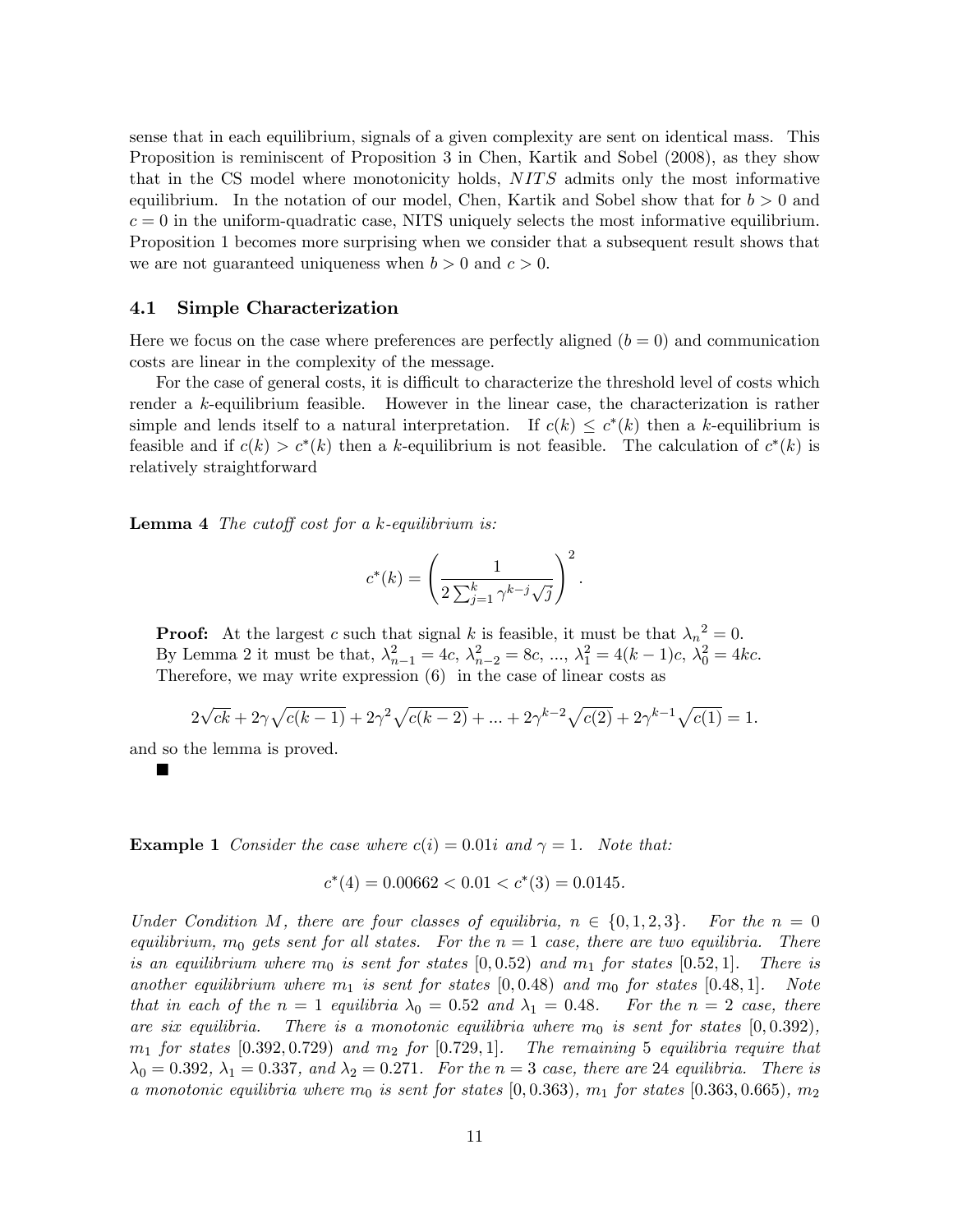for [0.665, 0.892) and m<sub>3</sub> for [0.892, 1]. The remaining 23 equilibria require that  $\lambda_0 = 0.363$ ,  $\lambda_1 = 0.302$ ,  $\lambda_2 = 0.227$  and  $\lambda_3 = 0.108$ . For Condition L, only the 24,  $n = 3$  equilibria are possible.

Note that we have identified equilibria which the values of  $\lambda_i$  are neither increasing nor decreasing. In other words, Monotonicity (Condition  $M$  in CS) does not hold in our setting (unlike the quadratic preferences, uniform state case in CS.) Also since monotonicity fails in this model we should not be surprised that Condition  $L$  does not lead to a unique equilibrium as Proposition 1 in Chen, Kartik and Sobel demonstrates that when monotonicity fails in their model, NITS fails to lead to a unique equilibrium.

We are now better equipped to discuss the outcomes if we expand the message space is  $\varnothing \cup \{0, 1, 2, 3, 4, 5, 6, 7, 8, 9\}^{\infty}$  where the cost of communication is linear in the number of the elements transmitted,  $c(m) = ck$ . One might be tempted to conclude that an equilibrium of the following form might exist,  $\mu(s) = d$  for  $d \in \{0, 1, 2, 3, 4, 5, 6, 7, 8, 9\}$  if  $s \in [0.1d, 0.1(d+1)).$ However, by Proposition 1 this cannot be an equilibrium because the empty message is not used. Further suppose that  $c = 0.1$  then equilibrium in the expanded message space is such that  $\lambda_0 = 0.633$  and each single digit is sent on a mass of states  $\lambda_i = 0.0366$  for  $i \in$  $\{1, 2, 3, 4, 5, 6, 7, 8, 9, 10\}.$ 

#### 4.2 Competency of the Advisee

In any advising relationship, the advisor has beliefs regarding the ability of the advisee to execute the advice. It would seem that this competency would influence effort supplied by the advisor. To analyze these issues, we supplement the model to allow for the possibility that the sender might make a mistake in the execution of the action. Specifically, with probability p the receiver perfectly executes the most preferred action:

$$
\alpha(m_i) = \overline{a}(s_i, s_{i+1}) = \arg\max_{a} \int_{s_i^{g(i)}}^{s^{g(i)+1}} u^R(a, s)\beta(s|m)ds.
$$

With probability  $1-p$ , the action a is distributed uniformly on the action space  $(U[0, 1])$ .<sup>9</sup> We interpret  $p$  as the competency of the advisee. We now state our result, which demonstrates that the informativeness of the relationship is increasing in the competency of the advisee.

#### **Proposition 2** Under Condition L the informativeness of the sender is increasing in  $p$

**Proof:** In the presence of the possibility of mistakes, the new arbitrage expression can be written:

$$
-p\left(\frac{\lambda^j}{2}\right)^2 - (1-p)\int_0^1(-(x-s)^2)dx - c(i)
$$
  
= 
$$
-p\left(\frac{\lambda^i}{2}\right)^2 - (1-p)\int_0^1(-(y-s)^2)dy - c(j)
$$

<sup>&</sup>lt;sup>9</sup>Note that we assume that p is unrelated to the message. We could have allowed p to be decreasing in the comlexity of the message, however this would only strenghten our result below.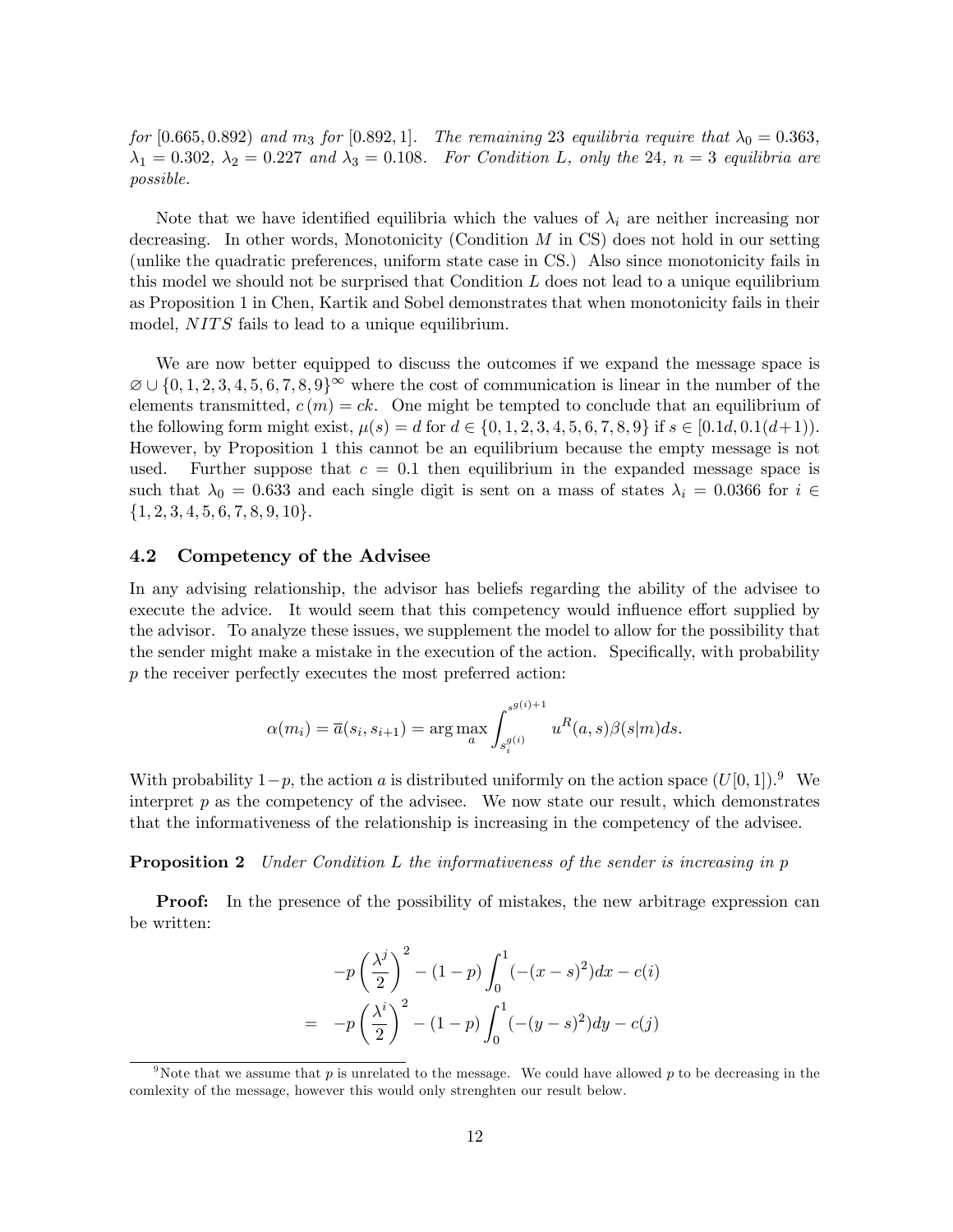Therefore, the necessary conditions for equilibrium can be written:

 $\blacksquare$ 

$$
(\lambda^{j})^{2} - (\lambda^{i})^{2} = \frac{4c}{p} [c(i) - c(j)].
$$

So for any *n*-equilibrium, a decrease in *p* will lead to a decrease in  $E[(a-s)^2]$ .

Proposition 2 suggests that in equilibrium  $S$  will expend less effort on communication when R exhibits a larger probability of making a mistake in executing the action. We interpret this result as indicating that in equilibrium, advisors will provide more attention to capable advisees. We perform the analysis for  $b = 0$  because (as the reader will see) Condition L does not uniquely identify a class of equilibria and therefore comparative statics are problematic

### 5 Imperfect Alignement of Preferences  $(b > 0)$

Recal Proposition 1, that if  $b = 0$  and  $c > 0$  then under Condition L only the most informative, feasible equilibria exists. This is reminiscent of Proposition 3 of Chen, Kartik and Sobel  $(2008)$  which shows that in the quadratic-uniform case,  $NITS$  uniquely selects the most informative, feasible equilibria. In the formalism of our paper, the Chen, Kartik and Sobel result corresponds to the case of  $b > 0$  and  $c = 0$ .

We now provide an example that Condition L does not select a unique class of equilibrium when  $b > 0$  and  $c > 0$ . For  $b > 0$  and  $c > 0$ , the lack of uniqueness can manifest itself in two distinct ways. First, there could exist several equilibria with set of equilibrium messages, however these equilibria differ in their informativeness. Second, there can exist equilibria which satisfy Condition L yet differ in the set of equilibrium messages. The following example demonstrates this second aspect and the subsequent example demonstrates the first.

**Example 2** Suppose that  $b = 0.245$ ,  $\gamma = 1$  and communication costs are  $c(m) = 0.01n$ . First, there exists an equilibrium where two messages are used. The costless message is sent on  $s \in [0, 0.03)$  and the costly message is sent on  $s \in [0.03, 1]$ . The sender's  $s = 0$ equilibrium payoffs are  $-(0.015 - 0.245)^2 = -0.0529$ , which is greater than deviation payoffs of  $-(0.245)^2 - 0.02 = -0.080$ . There also exists an equilibrium with a single equilibrium message. The sender"s  $s = 0$  equilibrium payoffs are  $-(0.5 - 0.245)^2 = -0.065$ , which is The sender"s s = 0 equilibrium payoffs are  $-(0.5 - 0.245)^2 = -0.065$ , which is greater than deviation payoffs of  $-(0.245)^2 - 0.01 = -0.070$ .

This example stands in contrast to the findings of Chan, Kartik and Sobel (2008) who find that NITS uniquely selects only the most informative equilibrium when  $b > 0$  and  $c = 0$ . This also stands in contrast to Proposition 1 in that Condition L uniquely selects only the most informative equilibria when  $b = 0$  and  $c > 0$ .

Note for the case of  $b = 0$  and  $c > 0$  the order of the messages did not matter as long as their size was governed by Lemma 2. Also for the case of  $b > 0$  and  $c = 0$  the order of the signals themselves did matter. What did matter in this case was that the order of the intervals were increasing. However when  $b > 0$  and  $c > 0$  there is an interaction which might cause one of the two forms of the nonuniqueness. It is perhaps not difficult to see that there will exist several equilibria with set of equilibrium messages, however these equilibria differ in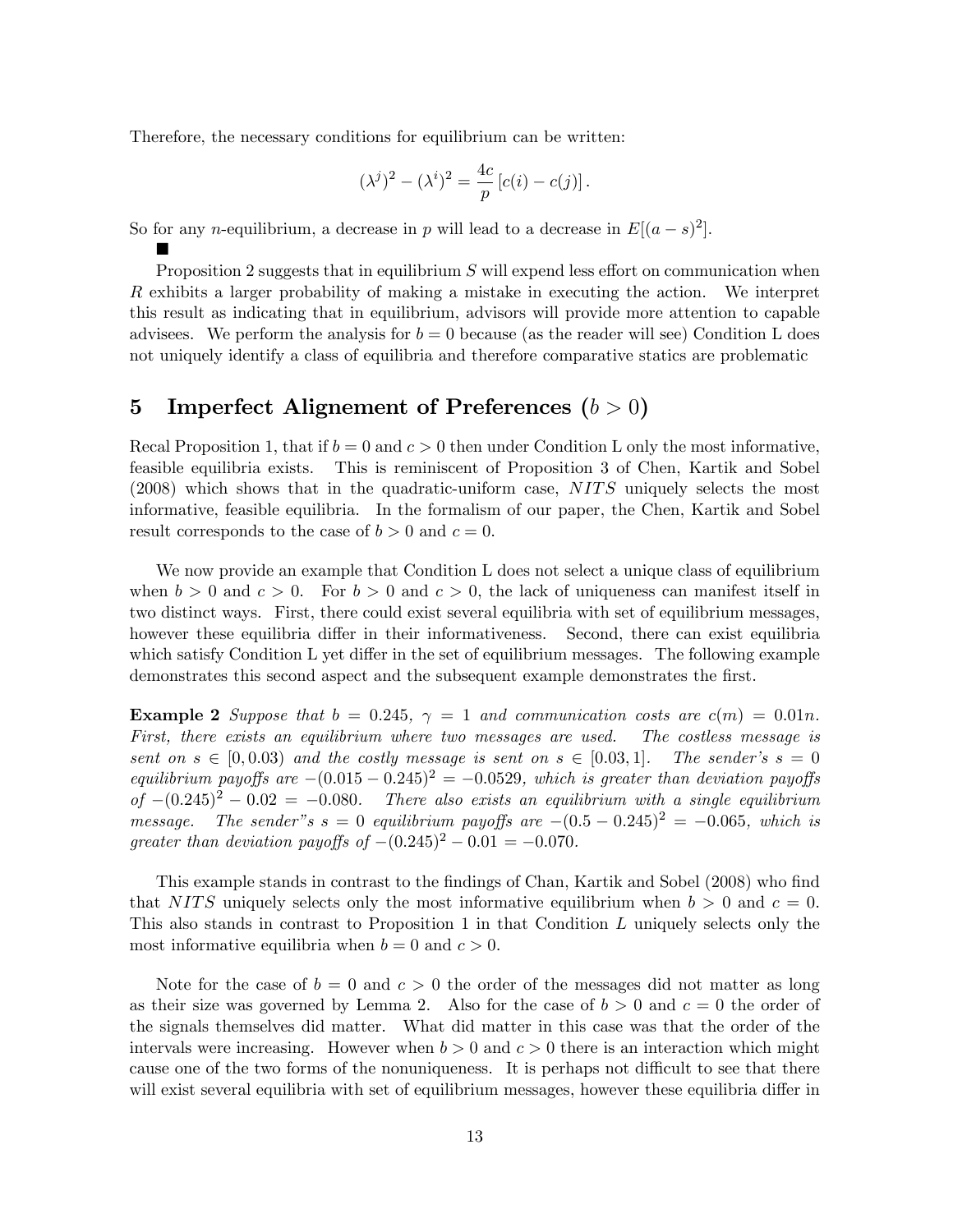their informativeness because the messages have a difference in cost. It is somewhat more difficult to see, (Although Example 2hopefully demonstrates its existence) that there can exist equilibria which satisfy Condition  $L$  yet differ in the set of equilibrium messages.

Characterizing the equilibria for the case of  $b > 0$  and  $c > 0$  is rather difficult. However, we can say something about the orientation of the intervals. It must be that

$$
\left(\lambda_{h+1}^j\right)^2 - \left(\lambda_h^i\right)^2 = 4b\left[\lambda_{h+1}^j + \lambda_h^i\right] + 4\left[c(i) - c(j)\right]
$$

Finally, we show that when  $b > 0$ , there exist equilibria where an increase in communication costs will improve communication. Specifically we show that it is not the case that for all  $b$ , an increase in communication costs degrades communication in every equilibria.

**Example 3** When  $b = 0.2$ ,  $\gamma = 1$  and  $c(m) = 0$ , there is only one outcome equivalent equilibria of the following form. A single action is induced on  $s \in [0, 0.1)$  and a single action is induced on  $s \in [0.1, 1]$ . The first message induces  $a = 0.05$  and the second induces  $a = 0.55$ . In this case,  $E[-(a-s)^2] = -0.0608$ . However when  $b = 0.2$ ,  $\gamma = 1$  and  $c(m_i) = 0.01i$ , there are two non-outcome equivalent equilibria. In the first equilibria,  $m_0$  is sent on  $s \in [0, 0.12)$ and  $m_1$  on  $s \in [0.12, 1]$ . In the second equilibria,  $m_1$  is sent on  $s \in [0, 0.08)$  and  $m_1$  on  $s \in [0.08, 1]$ . In the first equilibria,  $E[-(a-s)^2] = -0.0569$  and in the second,  $E[-(a-s)^2] =$  $-0.0649$ . If the cost of communication is increased,  $c(m_i) = 0.02i$  in the first equilibria,  $m_0$ is sent on  $s \in [0, 0.14)$  and  $m_1$  on  $s \in [0.14, 1]$ , implying  $E[-(a-s)^2] = -0.0532$ .

The above provides an example where an increase in communication costs can lead to an improvement in communication. Also note that Example 3 contained an instance of two distinct equilibria, which share the set of equilibrium messages yet differ in their informativeness.

#### 6 Conclusions

We have modeled an interaction between an informed sender and uninformed receiver, as in the relationship between academic advisor and advisee. We assume that the advisor faces a cost of communication which is increasing in the complexity of the message sent. We have characterized the equilibria where a unique message is sent on an interval of the state space. When sender and receiver have identical preferences over the action of the receiver, we have demonstrated that under Condition  $L$  only the most informative class of equilibria exists. This result is analogous to the application of the No Incentive to Seperate  $(NITS)$  to the uniform-quadric version of the model in Crawford and Sobel (1982). We have also provided a result which demonstrates that the more competent advisee will enjoy a more informative advising relationship. Finally, for the case that preferences are not identical, we have provided an example where Condition  $L$  does not identify a unique equilibrium and that an increase in communication costs might improve communication.

There however remain important questions which are unanswered. For instance, it is not known what happens when sender and receiver have different preferences over action of the receiver. For instance, it is possible to imagine a case where the advisor and advisee have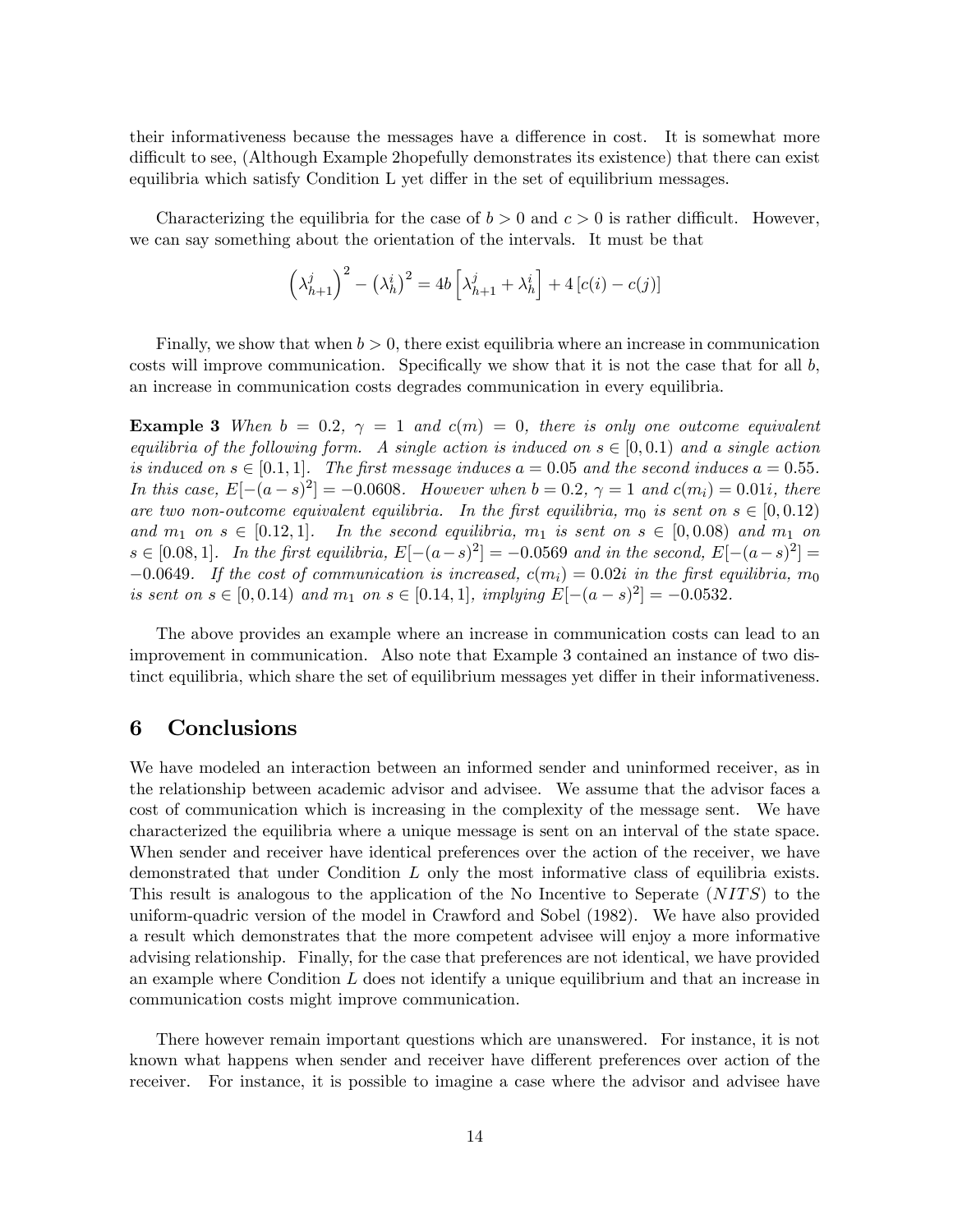different preferences over the content of the paper. Also, we have modeled the interaction as a single repetition. However, we are interested to learn the equilibrium behavior where the interaction is repeated. There are three possibilities as the relationship is potentially finitely repeated, infinitely repeated or is repeated until the project attains some threshold. An additional issue which arises only in the repeated version of the game relates to learning on the part of the advisee. Presumably there is a relationship between some publicly observable signal and the optimal action for the advisee and also that the advisor wishes to teach the advisee this relationship. Additionally, we are eager to learn the significance of our assumption of quadratic preferences and a uniform probability distribution.

We are currently working on the case where the sender imperfectly observes the state. Our preliminary results suggest that a small amount of noise in this observation improves the quality of communication. This preliminary result is consistent with the Öndings of Blume et. al. (2007).

Finally, we are eager to learn the validity of the results in an experimental setting. Perhaps the two easiest questions to adress are the following: is communication effort on the part of the sender is not constant over the state space, and do less competent advisees receive less attention. Like most communication games, the equilibria here is quite complicated and this fact makes experimental investigation difficult. On the other hand, experimental papers (for instance Cai and Wang (2006) and Kawagoe and Takizawa (2008)) have found suitable simplifications of the theoretical communication papers which they test. We are confident that a similar such a simplification can be found in our setting.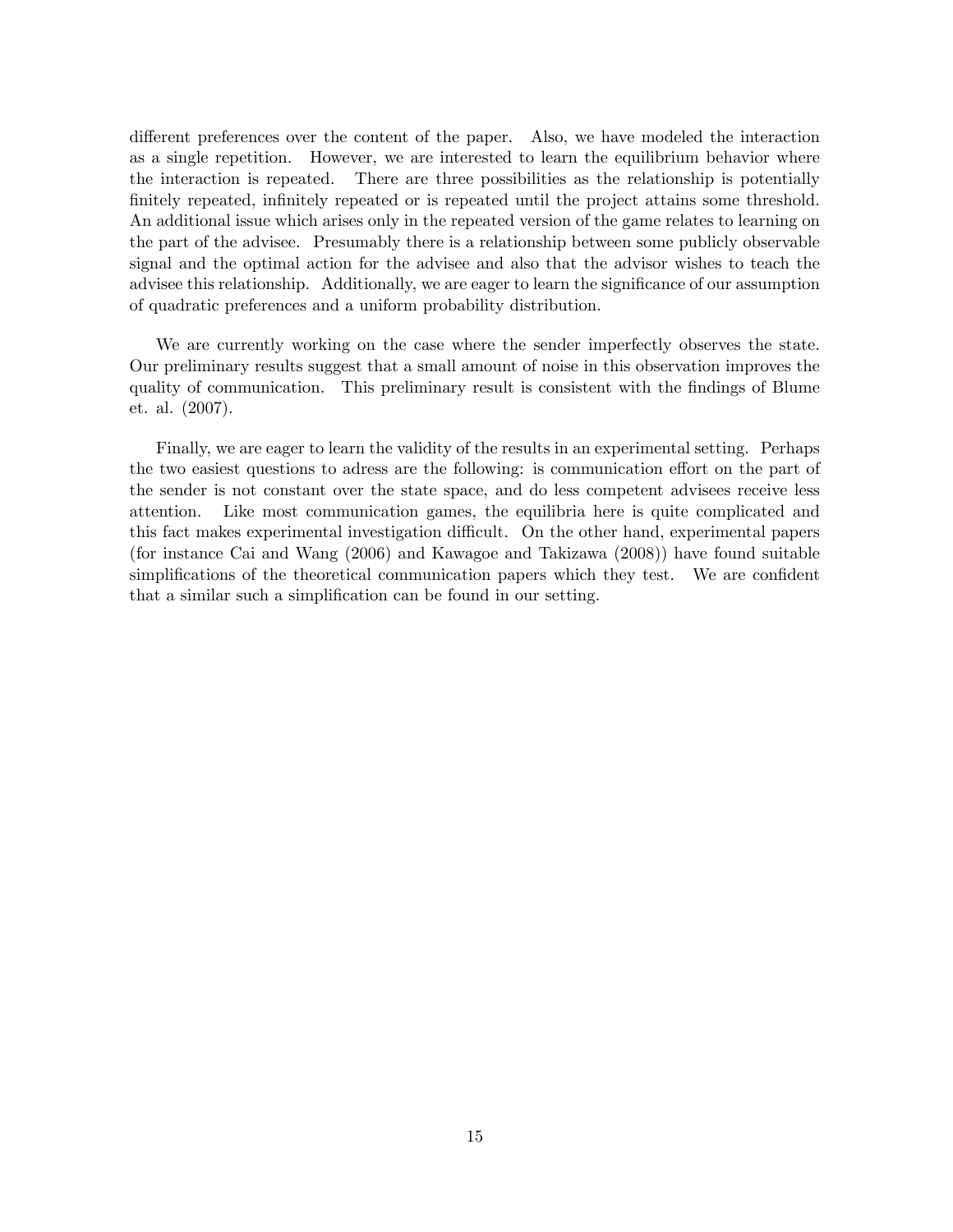### 7 Appendix

П

П

Together the below two propositions demonstrate that equilibrium messages are sent only on connected disjoint intervals.

**Lemma 5** For any state  $\hat{s}$ , there can only be one message  $\hat{m}$  sent in equilibrium.

**Proof:** Suppose that  $\mu((s_1, s_2)) = m'$  and  $\mu((s_3, s_4)) = m''$  where  $(s_1, s_2) \neq (s_3, s_4)$  and  $(s_1, s_2) \cap (s_3, s_4) \neq \emptyset$ . The sender S can transmit the same information by sending only the least costly of the two,  $argmin(c(m'), c(m''))$  and so  $\mu((s_4, s_2)) = \{m', m''\}$  cannot be equilibrium.

Lemma 6 The equilibria must be connected intervals.

**Proof:** Now suppose there exists m such that  $\mu^{-1}(m) = [s_1, s_2) \cup [s_3, s_4)$  with  $[s_1, s_2) \neq$  $[s_3, s_4), [s_1, s_2) \cap [s_3, s_4] = \emptyset$  where  $s_2 < s_3$ .

Case 1: Suppose  $\overline{a}(m) \in (s_2, s_3)$ . Define  $\mu(\overline{a}(m)) = m'$ , where  $m \neq m'$ . If  $\overline{a}(m) = \overline{a}(m')$ , either  $c(m) \neq c(m')$  and there exists a profitable deviation for S in choosing the cheaper message, or  $c(m) = c(m')$ , and there exists a payoff-equivalent equilibrium in which we send the same message at  $\mu^{-1}(m), \mu^{-1}(m')$ . Therefore, suppose  $\overline{a}(m) \neq \overline{a}(m')$ . If  $c(m) \leq c(m')$ , the sender strictly prefers to send m on  $(\overline{a}(m) - \varepsilon, \overline{a}(m) + \varepsilon) \in \mu^{-1}(m')$ . If  $c(m) > c(m')$ and  $\bar{a}(m) < \bar{a}(m')$ , the sender strictly prefers to send m' on [s<sub>3</sub>, s<sub>4</sub>). If  $c(m) > c(m')$  and  $\overline{a}(m) > \overline{a}(m')$ , the sender strictly prefers to send m' on [s<sub>1</sub>, s<sub>2</sub>).

Case 2: Suppose  $\overline{a}(m) \in [s_1, s_2)$ . If there exists  $m' \in \mu((s_2, s_3))$  with  $c(m') \leq c(m)$ , such that  $\overline{a}(m') \in (s_2, s_3)$  then the sender strictly prefers to send m' on  $[s_3, s_4)$ . If  $c(m') > c(m)$ for  $m' \in \mu((s_2, s_3))$  then the sender strictly prefers to send m on [s<sub>2</sub>, s<sub>3</sub>).

Case 3:  $\bar{a}(m) \in [s_3, s_4]$ . The proof is analogous to Case 2 and the lemma is proved. Ë

Hence, the inverse of  $\mu$  is a collection of disjoint intervals with the property that if  $s, s' \in$  $\mu^{-1}(m)$  for some m, so is  $s'' \in (s, s)$ . Unless S indifferent between sending two signals at state s, then the same message is sent for some  $(s - \varepsilon, s + \varepsilon)$  for some  $\varepsilon > 0$ .

**Lemma 7** If  $b = 0$  then there are  $n + 1$  solutions to  $\max_s(\overline{a}(m') - s')^2 + c(m')$ .

**Proof:** Suppose that  $U^S(\overline{a}, \widehat{m}, \underline{s}) > U^S(\overline{a}, \widehat{m}, \overline{s})$  where  $\mu([\underline{s}, \overline{s}]) = \widehat{m}$ . As the distribution is uniform,  $\overline{a} = \frac{s+\overline{s}}{2}$  $\frac{1}{2}$ . This implies that  $\left(\frac{s+\overline{s}}{2} - \underline{s}\right)$  $\Big)^2 > \Big(\frac{\cancel{s}+\overline{\cancel{s}}}{2}-\overline{\cancel{s}}\Big)$  $\int_{0}^{2}$ , which cannot be the case. Combined with expression  $(A)$ , we have  $n + 1$  such solutions.

**Proposition 1:** If  $b = 0$  then under Condition L an equilibrium always exists and it is

exclusively the most informative, feasible equilibrium. **Proof:** Suppose that expression  $(6)$  is satisfied for k. We need to check that it is not

profitable for the  $s = 0$  sender to transmit message a message of complexity  $k + 1$ . Because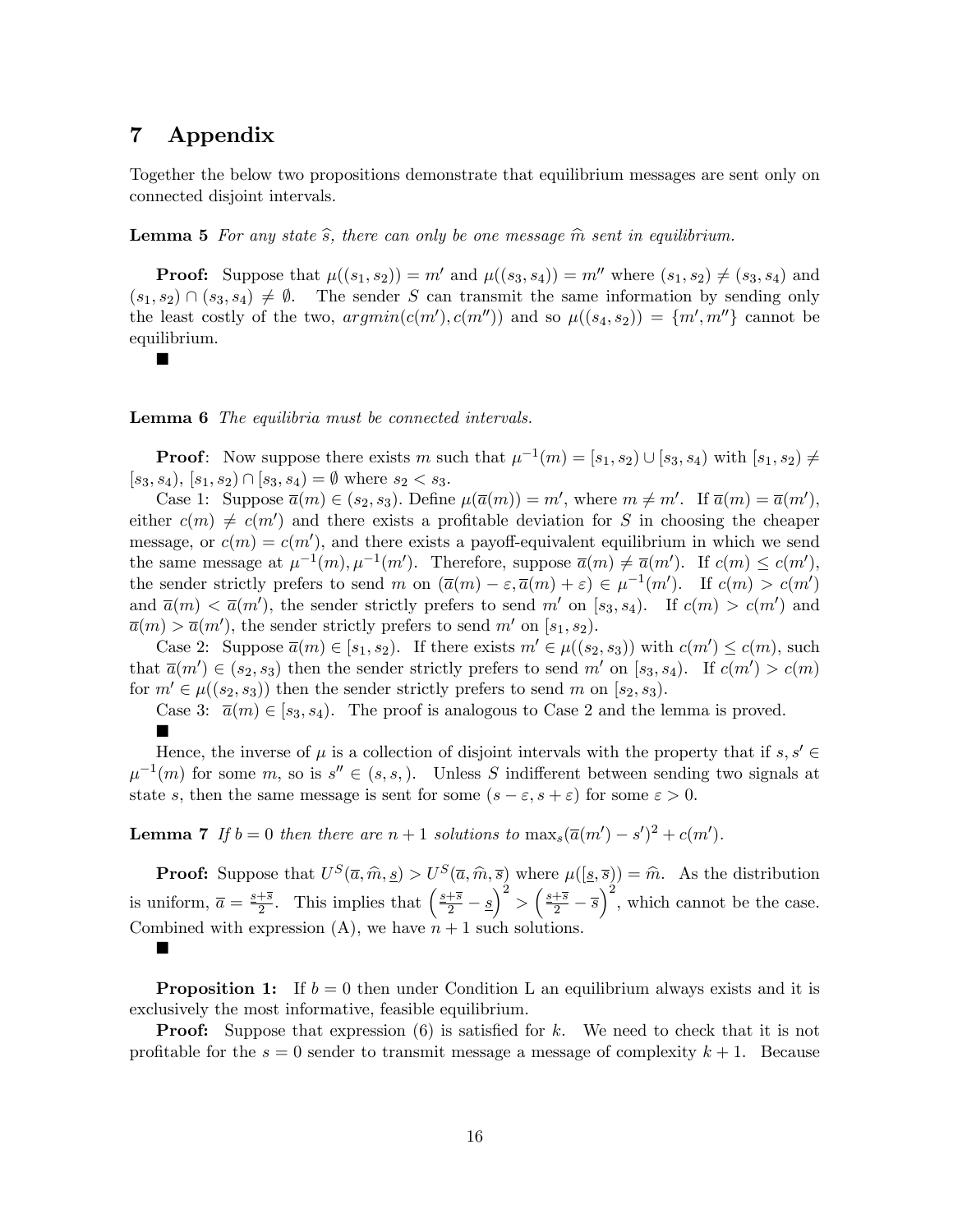$k$  satisfied expression  $(6)$  it must be that

$$
\lambda_i^2 - \lambda_j^2 = 4[c(z) - c(z - 1)] \text{ for every } k \in \{1, ..., k\}
$$
  
where  $j \in \{\sum_{\beta=1}^{z-1} \gamma^{\beta-1}, ..., \sum_{\beta=1}^{z} \gamma^{\beta-1} - 1\}$  and  $j \le n = \sum_{\beta=1}^{k} \gamma^{\beta}$   
 $i \in \{\sum_{\alpha=1}^{z-2} \gamma^{\alpha-1}, ..., \sum_{\alpha=1}^{z-1} \gamma^{\alpha-1} - 1\} \text{ and } i \ge 0$   
 $\lambda_0 + \lambda_1 + ... + \lambda_n = 1$   
 $\lambda_n > 0.$ 

Therefore,  $\lambda_0 = \sqrt{4c(k) + \lambda_n^2}$ . And so the equilibrium payoffs for the S who received signal  $s = 0$  is:

$$
-\left(\frac{\lambda_0}{2} - 0\right)^2 - c(0) = -\left(\frac{\lambda_1}{2} - 0\right)^2 - c(1) = \dots = -\left(\frac{\lambda_n}{2} - 0\right)^2 - c(k)
$$

All of the messages used in equilibrium will not provide a profitable deviation, therefore we must use an out-of-equilibrium message to find a deviation. Any deviation accomplished by message of complexity  $k+x$  where  $x > 1$  can be accomplished with a lower communication cost by sending message of complexity  $k+1$ . Therefore, the cheapest (and therefore best candidate) out-of-equilibruim message is then the message with complexity  $k + 1$ . If such a message is sent, R would have beliefs that the message was sent by state  $s = 0$ . Sending this signal yields a payoff of  $-c(k + 1)$ . Therefore, the signal will be profitable when  $\lambda_n^2 > 4[c(k + 1) - c(k)]$ .

For the case that  $k + 1$  is exactly feasible, it must be that  $\lambda_{n+1} = 0$  and so  $\lambda_n =$  $4[c(k+1)-c(k)]$ . However, when  $k+1$  is not feasible it must be that  $\lambda_n^2 < 4c(k)$  and there is no profitable deviation. Therefore, when k is feasible and  $k + 1$  is not feasible, there is no profitable deviation to an equilibrium with a signal more complex than  $k$  and so a k-equilibrium always exists.

Now we will show that if  $k$  is feasible than there does not exist an equilibrium in which the most complex signal is less than k. Suppose that k is feasible and  $k + 1$  is not. Consider a candidate  $k-1$ -equilibrium. This candidate equilibrium is characterized by:

$$
\widetilde{\lambda}_j^2 - \widetilde{\lambda}_i^2 = 4(c(i) - c(j) \text{ for } n' = \sum_{k=1}^{k-1} \gamma \ge i > j \ge 0
$$
  
where  $i \in \{\sum_{\beta=1}^{k-1} \gamma^{\beta-1} \dots, \sum_{\beta=1}^{k} \gamma^{\beta-1} - 1\}$   
 $j \in \{\sum_{\alpha=1}^{k-2} \gamma^{\alpha-1} \dots, \sum_{\alpha=1}^{k-1} \gamma^{\alpha-1} - 1\}$   
 $\widetilde{\lambda}_{n'}^2 > 0$   
 $\widetilde{\lambda}_0 + \widetilde{\lambda}_1 + \dots + \widetilde{\lambda}_{n'} = 1$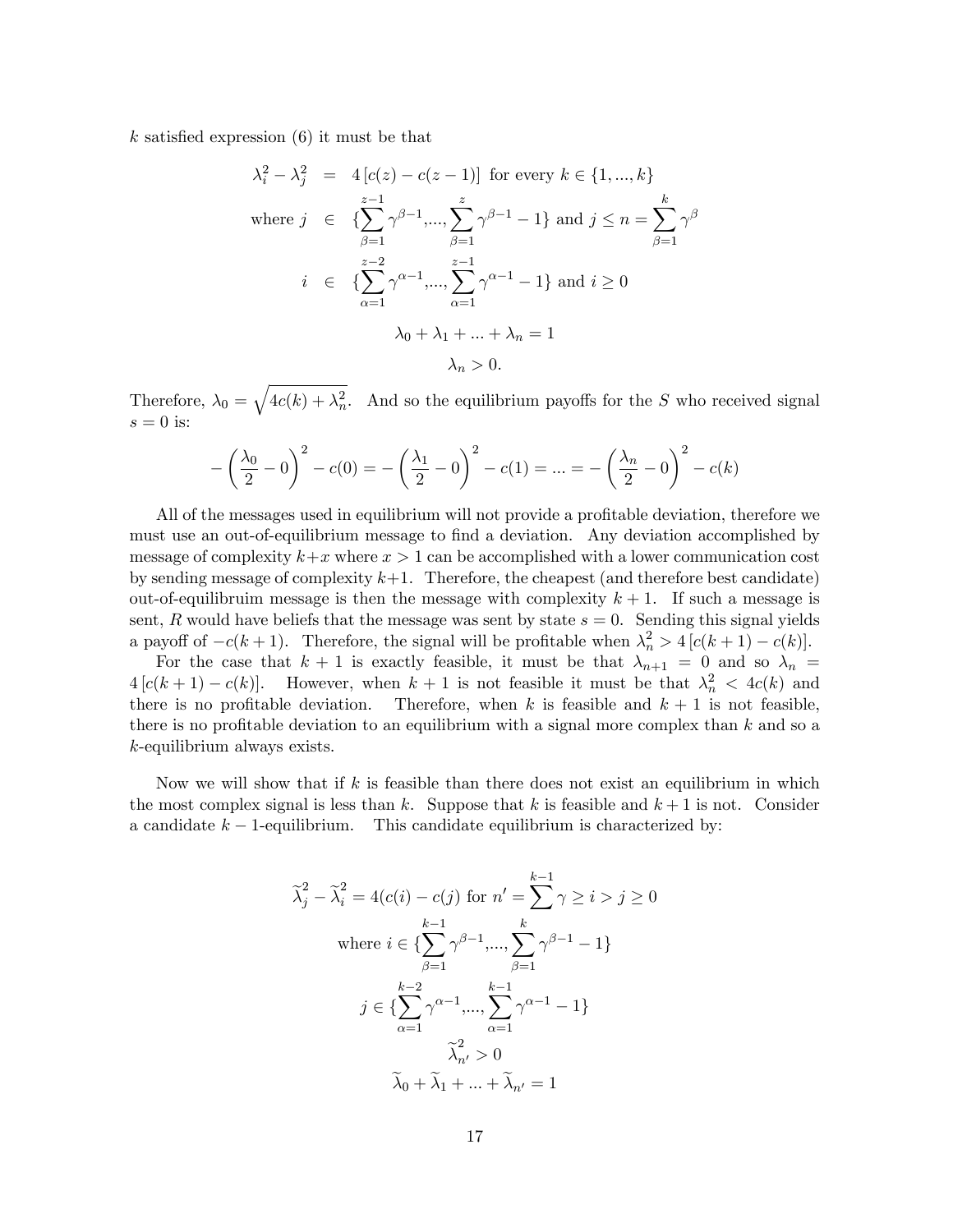When  $k$  is exactly feasible, a  $k$ -equilibrium would require:

$$
\lambda_0 + \lambda_1 + \ldots + \lambda_n = 1.
$$

where  $\lambda_n = 0$  and  $\lambda_{n-1} = 4 [c(k) - c(k-1)].$  When k is strictly feasible, it must be that  $\lambda_n > 0$  and

$$
\lambda_{n-1} = 4[c(k) - c(k-1)] + \lambda_n^2 > 4[c(k) - c(k-1)].
$$

Therefore, it must be that  $\tilde{\lambda}_{n'}^2 > 4 [c(k) - c(k-1)]$  and that  $\tilde{\lambda}_0^2 > 4c(k)$ . So we can write the equilibrium payoffs as:

$$
U^S = -\left(\frac{\widetilde{\lambda}_0^2}{2} - 0\right)^2 < -c(k)
$$

Deviation payoffs are  $-c(k)$ , therefore equilibrium payoffs are less than deviation payoffs and so a  $k-1$ -equilibrium cannot exist. Identical reasoning also rules out equilibria less complex than  $k - 1$ .

To see that each k-equilibria uniquely determines the values of  $\lambda$ , we can rewrite

$$
\lambda_0 + \lambda_1 + \ldots + \lambda_{n-1} + \lambda_n = 1
$$

as

$$
2\sqrt{c(z) + \lambda_n^2} + 2\gamma\sqrt{c(z) - c(1) + \lambda_n^2} + 2\gamma^2\sqrt{c(z) - c(2) + \lambda_n^2} + \dots
$$
  
+2\gamma^{z-1}\sqrt{c(z) - c(z - 2) + \lambda\_n^2} + 2\gamma^z\sqrt{c(z) - c(z - 1) + \lambda\_n^2} + \lambda\_n = 1 (8)

The left hand side of expression (8) is strictly increasing in  $\lambda_n$  and therefore must only hold for a single value of  $\lambda_n$ . And so the proposition is proved.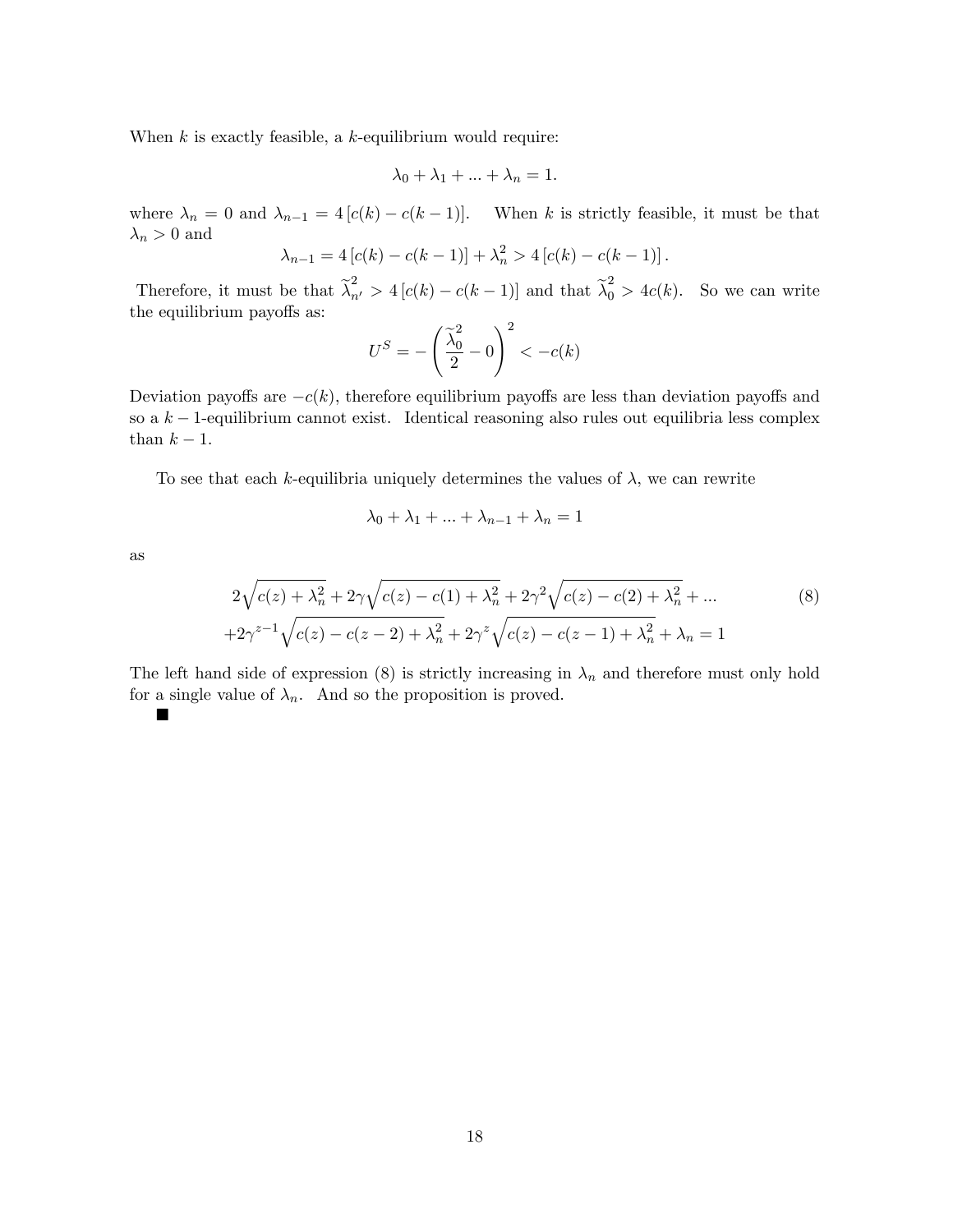### 8 References

Austin-Smith, David (1994): "Strategic Transmission of Costly Information," Econometrica, 62(4): 955-963.

Banks, Jeffrey and Sobel, Joel (1987): "Equilibrium Selection in Signalling Games," Econometrica, 55, 647-661.

Blume, Andreas, Board, Oliver and Kawamura, Kohei (2007) "Noisy talk," Theoretical Economics, 2: 395-440.

Blume, Andreas, DeJong, Douglas, Kim, Yong-Gwan and Sprinkle, Jeffrey (1998): "Experimental evidence on the evolution of meaning of messages in sender-reciever games," American Economic Review, 88: 1323-1340.

Blume, Andreas, DeJong, Douglas, Kim, Yong-Gwan and Sprinkle, Jeffrey (2001): "Evolution of Communication with Partial Common Interest," Games and Economic Behavior, 37: 79-120.

Cai, Hongbin and Wang, Joseph Tao-Yi (2006): "Overcommunication in strategic information transmission games," Games and Economic Behavior, 56: 7-36.

Calvo-Armengol, Antoni, de Marti, Joan and Prat, Andrea (2009): "Endogenous Communication in Complex Organizations," Working paper, Autonoma de Barcelona, Pompeu Fabra and London School of Economics.

Chen, Ying, Kartik, Navin and Sobel, Joel (2008): "Selecting Cheap-Talk Equilibria," Econometrica, 76(1): 117-136.

Corcoran, Mary and Clark, Shirley (1984): "Professional Socialization and Contemporary Career Attitudes of Three Faculty Generations," Research in Higher Education, 20(2): 131- 153.

Crawford, Vincent and Sobel, Joel (1982): "Strategic Information Transmission," Econometrica, 50(6): 1431-1451.

Cremer, Jacques, Garicano, Luis and Prat, Andrea (2007): "Language and the Theory of the Firm," Quarterly Journal of Economics, 117: 373-407.

Cho, In-Koo and Kreps, David (1986): "Signaling Games and Stable Equilibria," Quarterly Journal of Economics, 102: 179-221.

Dewatripoint, Mathias and Tirole, Jean  $(2005)$ : "Modes of Communication," *Journal of* Political Economy, 113(6): 1217-1238.

Farrell, Joseph (1993): "Meaning and Credibility in Cheap-Talk Games," Games and Economic Behavior, 5, 514-531.